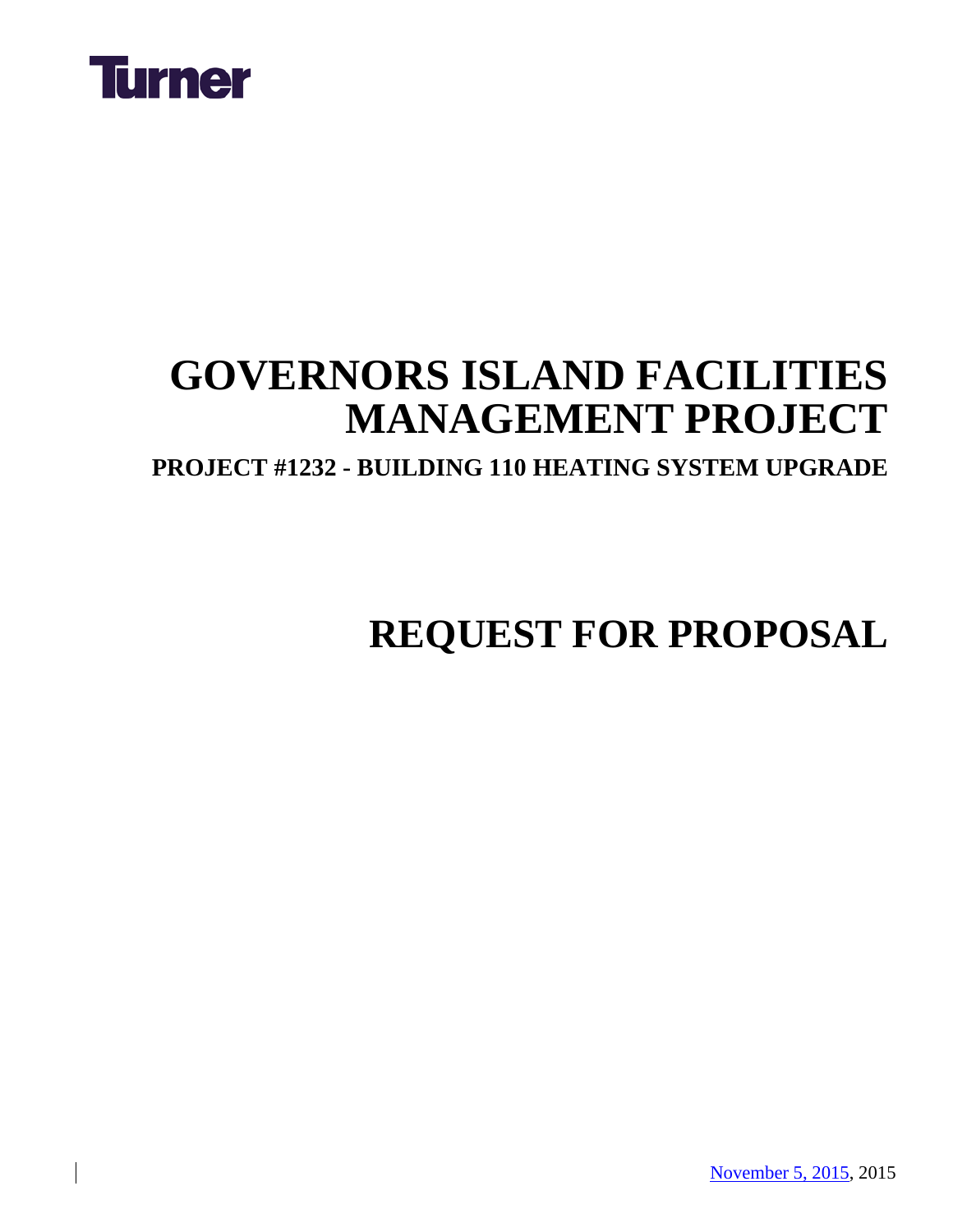

#### **Table of Contents**

- **Part 1 Request for Proposal**
- **Part 2 Instructions to Proposing Companies**
- **Part 3 Proposal Form:**

| Exhibit A | 3A Pages - Scope of Work                                                     |
|-----------|------------------------------------------------------------------------------|
| Exhibit B | Sample Insurance Certificate and Tax Exemption Form                          |
| Exhibit C | Standard Form of Contract Agreement and Turner Prequalification Instructions |
| Exhibit D | <b>Required Technical Submission Forms</b>                                   |
| Exhibit E | <b>FEMA</b> Requirements                                                     |
| Exhibit F | <b>Vendor Questionnaire</b>                                                  |
| Exhibit G | Governors Island Project Manual                                              |
| Exhibit H | Safety Plan                                                                  |
| Exhibit I | <b>Owner Documents</b>                                                       |
| Exhibit J | Governors Island Ferry Schedule                                              |

#### **All documents related to this RFP can be downloaded using the following link:**

[https://www.dropbox.com/sh/59vqimr1cvyvhek/AAATY-mP1zkx8coVCCODy\\_qja?dl=0](https://www.dropbox.com/sh/59vqimr1cvyvhek/AAATY-mP1zkx8coVCCODy_qja?dl=0)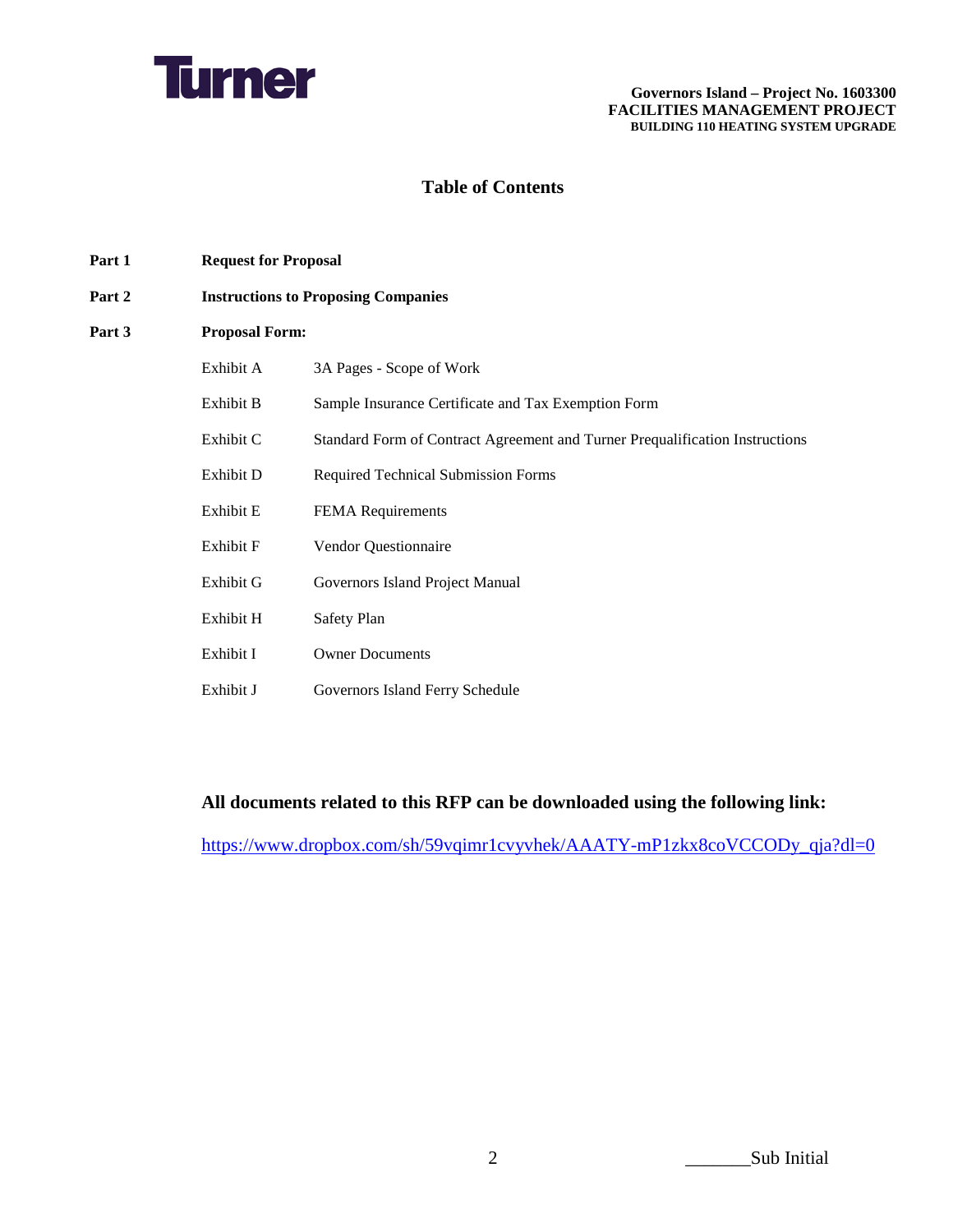

#### **PART 1**

**November 12, 2015**

#### **REQUEST FOR PROPOSAL**

| <b>DUE DATE</b> | $\ddot{\phantom{a}}$ | Thursday, December 10, 2015          |
|-----------------|----------------------|--------------------------------------|
| <b>TIME</b>     | $\ddot{\phantom{a}}$ | 3:00PM                               |
| <b>LOCATION</b> | $\ddot{\phantom{0}}$ | <b>Turner Construction</b>           |
|                 |                      | <b>Governors Island Field Office</b> |
|                 |                      | 10 South Street - BMB Slip 7         |
|                 |                      | <b>New York, NY 10004</b>            |
|                 |                      | <b>ATTN: Michael Morrissey</b>       |

#### **ATTENTION ESTIMATING DEPARTMENT:**

You are invited to submit your proposal for work and/or material in accordance with the plans and specifications for the following project:

#### **GOVERNORS ISLAND FACILITIES MANAGEMENT – CONTRACT # 16033**

#### **BUILDING 110 HEATING SYSTEM UPGRADE**

**This Request for Proposal (RFP) Book, in its entirety, MUST be returned with each page initialed at the bottom, along with all required information, pricing, and documentation to be considered a responsive proposal. Documentation issued in future Scope Clarifications is required to be initialed and returned with your proposal as well.** 

**Proposals received that do not include this initialed book, required information and documentation may not be considered responsive.**

#### **PROPOSAL DOCUMENTS**

All documents are contained within this RFP.

#### **PRE-PROPOSAL CONFERENCE & WALK-THROUGH**

A **NON-MANDATORY** Pre-Proposal Conference & Walk-through will be **held on Friday, 11/20/15 at 10:00AM.** Please contact **Michael Morrissey @ email [mcmorrissey@tcco.com](mailto:mcmorrissey@tcco.com)** and **Nicholas Daniello @ email [ndaniello@tcco.com.](mailto:ndaniello@tcco.com)** Please email to confirm your representative's attendance. Representatives from the Trust for Governors Island (owner), Design Consultant, and Turner will be in attendance. The purpose of the meeting will be to review the drawings and specifications and for your firm to have the opportunity to present questions as well as provide feedback on the contract documents. The meeting will take place on Governors Island.

#### **Compliance with US Department of Housing and Development and Federal Emergency Management Agency Regulations**

A portion of this Project is funded in part by a Public Assistance ("PA") grant administered by the Federal Emergency Management Agency ("FEMA"). Therefore, the Contractor(s) shall follow all FEMA regulations (2 CFR 200, 44 CFR Part 13, 44 CFR Parts 50-59, 44 CFR Part 206, and related Federal Register Notices). FEMA PA grants are reimbursement grants. In order to receive reimbursement, all Project costs that will be reimbursed by FEMA PA funds must be validated by FEMA respectively. As such, all Project costs that will be reimbursed by FEMA PA funds must be clearly separated from other Project costs.

#### **PROJECT DESCRIPTION**

Governors Island is a 172 acre island in the heart of New York Harbor. The Island was a former military base from the early 1800s until 1996. In 1966, the Army turned over control to the Coast Guard, who occupied the Island until its departure in 1996. In 2003, the federal government sold 150 acres of Island to the people of New York, with the Island's governance and funding

3  $\qquad \qquad \text{Sub Initial}$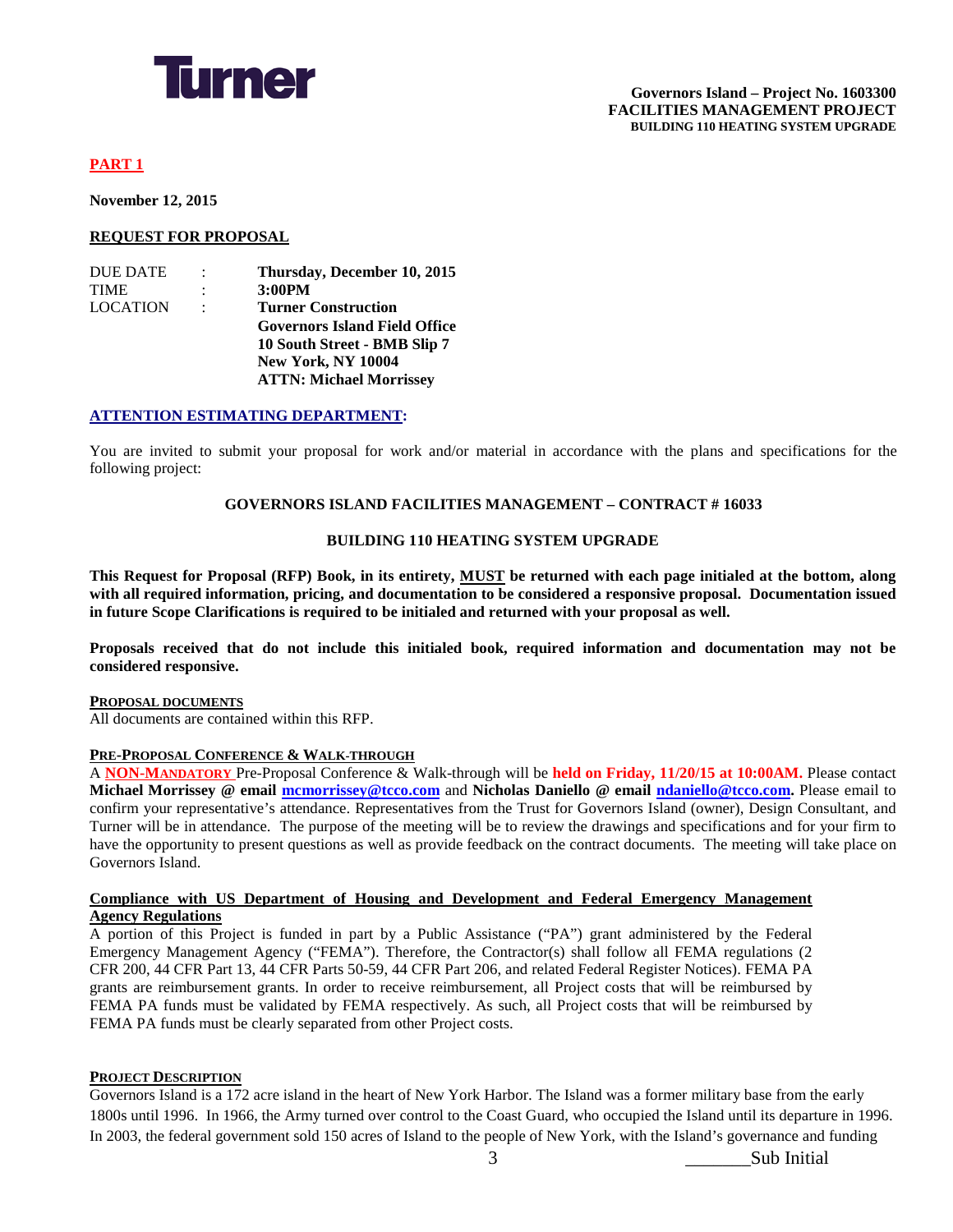

jointly shared by the City of New York and State of New York. The remaining 22 acres of the Island was declared the Governors Island National Monument that is overseen by the National Park Service. The City of New York is currently responsible for Governors Island, and created the Trust for Governors Island (TGI), the organization charged with the operations, planning and redevelopment of 150 acres of the Island., TGI competitively procured and awarded Turner Construction Company to provide facilities and construction management services on Governors Island. Turner Construction is responsible for maintaining Contracts, as well as construction and facilities oversight on the Island.

Building 110 is currently a tenant-occupied space, heated with steam boilers located in the adjacent Building 111. Turner Construction, on behalf of TGI, is seeking a Subcontractor to install two (2) new gas-fired steam boilers, integrate and modify the existing heating system to conform to the boiler installation, and architecturally and mechanically fit-out of the proposed mechanical room to comply with building codes. The objective of this project is to provide Building 110 with its own standalone heating system independent of the adjacent Building 111, as the two buildings will be occupied by different tenants.

#### **SCOPE OF WORK**

For a complete description of the scope work please see Exhibit A Scope of Work.

#### **REQUESTS FOR CLARIFICATION AND REQUEST FOR INFORMATION PROCEDURE**

All questions must be directed in writing to Turner Construction Company, Attention, Michael Morrissey @ email [mcmorrissey@tcco.com](mailto:mcmorrissey@tcco.com) no later than **Friday, 12/4/15 at 5:00PM**. Questions received verbally **will not** be answered. Answers will be distributed to all Proposing Companies via Scope Clarification. Extensions of the RFP deadline will only be issued via Scope Clarification. It is the responsibility of all Proposing Companies to verify that they are current with all Scope Clarifications issued. Answers to all questions will be uploaded in a cumulative log to the following Dropbox link:

[https://www.dropbox.com/sh/59vqimr1cvyvhek/AAATY-mP1zkx8coVCCODy\\_qja?dl=0](https://www.dropbox.com/sh/59vqimr1cvyvhek/AAATY-mP1zkx8coVCCODy_qja?dl=0)

#### **PROPOSALS (IN DUPLICATE)**

**Proposals** must be delivered to Turner Construction Company on the Proposal due date prescribed herein or as further clarified in Scope Clarifications. All Proposals must be submitted with each envelope sealed and, clearly identified with project and proposal information, as follows:

- **Name of Subcontractor**
- **Building 110 Heating System Upgrade**
- **Governors Island - Project No. 16033**
- **Deliver Sealed Proposals to: Turner Construction Company Governors Island Field Office 10 South Street Battery Maritime Building, Slip 7 New York, NY 10004**

Each proposal in excess of \$100,000.00 shall be signed and accompanied by a Proposal Security (in the form of a bid bond) payable to Turner Construction Company in the amount of ten (10%) percent of the base proposal price and **shall be in Form 664 (see Exhibit D) Only, no other form will be accepted**. Bid Bonds must use the Bond Form issued in the RFP documents, issued by a Surety Company listed on the Current U.S. Department of Treasury's Federal Register and be licensed to underwrite bonds in the State of New York.

Each Proposing Company shall utilize the specified manufacturers. Any requests for substitutions (including "or equals") must be submitted in writing by the Request for Information (RFI) procedure and deadline. Acceptance or rejection of a substitution will be issued to all Proposing Companies as a clarification. Substitutions will not be accepted after the RFI Deadline unless requested by Turner Construction Company. NOTE: Manufacturers listed in the specifications are not considered a substitution.

4  $\delta$  Sub Initial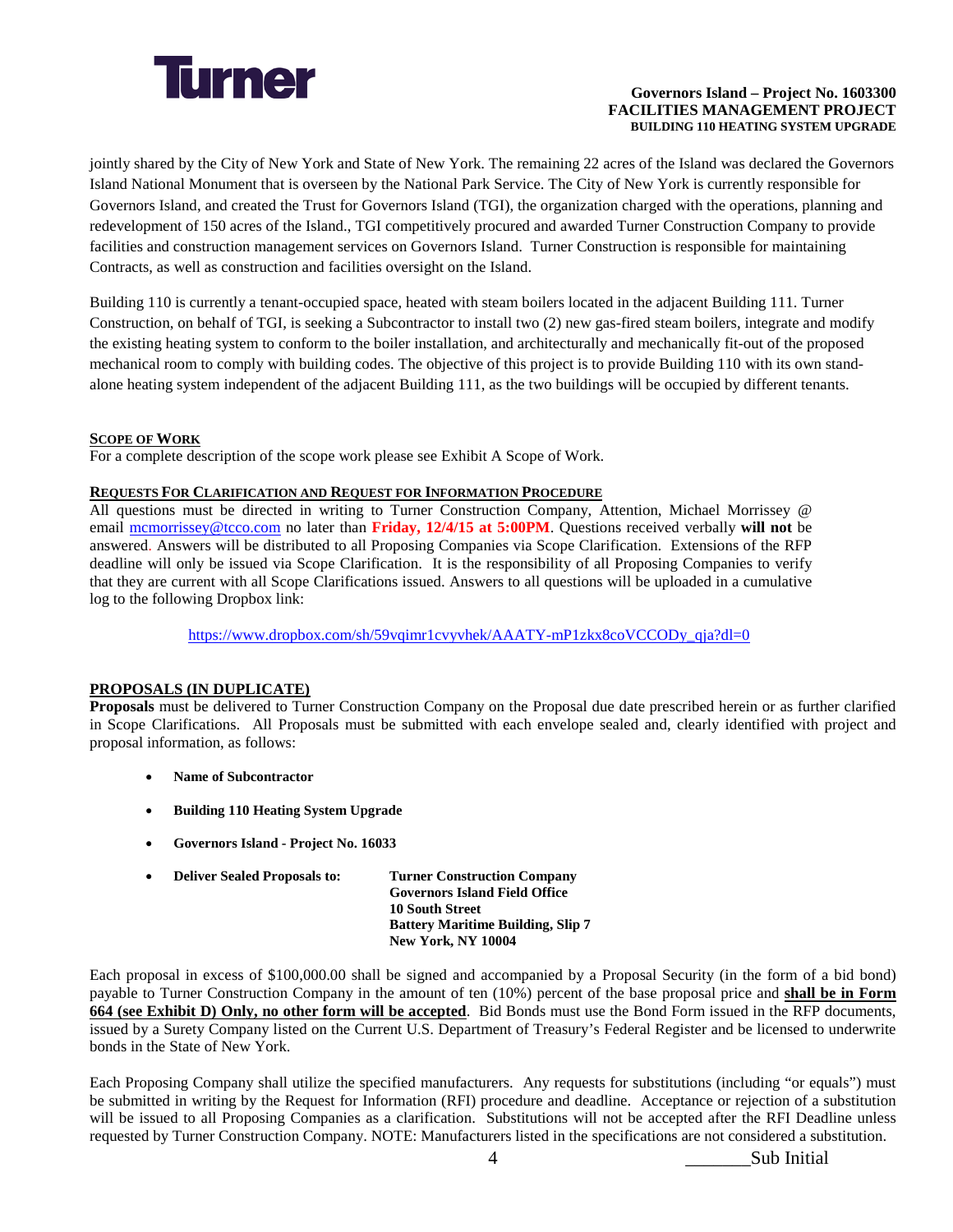

- 1. Each proposal in excess of \$100,000.00 shall include the cost for furnishing 100% Payment and Performance Bonds. The cost of these bonds shall be **included** in the base proposal. Sample Bond Forms are included in Exhibit D of RFP Book.Bonds will be required in Forms 646 and 647 (Provided with RFP Book & Project Manual). No other forms will be accepted.
- 2. The successful Proposing Company must execute Turner Construction Company's standard Form of Contract, Subcontract Service Agreement (Form 36 Rev 7/15/13). A sample of this form of agreement is included in Exhibit C of RFP Book.
- 3. All applicable taxes shall be included in the base proposal as per the attached ST-119.1 (Exhibit B of RFP Book).
- 4. All Proposing Companies' are presumed to be financially responsible and must be able to furnish evidence to verify same. All Proposing Companies must complete Turner's Prequalification forms if previously submitted forms occurred 2 years prior or the proposing company has never submitted the forms. Turner Subcontractor prequalification procedure is included in Exhibit C of RFP Book.
- 5. Turner Construction Company reserves the right to waive minor proposal irregularities and award the contract in the best interest of the Owner and Turner.

#### **SCHEDULE MILESTONES:**

#### **SEE EXHIBIT A SCOPE OF WORK.**

Very truly yours, **TURNER CONSTRUCTION COMPANY**

Michael Morrissey Purchasing Agent cc: F. Yozzo, D. Cooper, J. Kelly, B. Jureller, A. Bagchi, N. Daniello, File

5  $5$  Sub Initial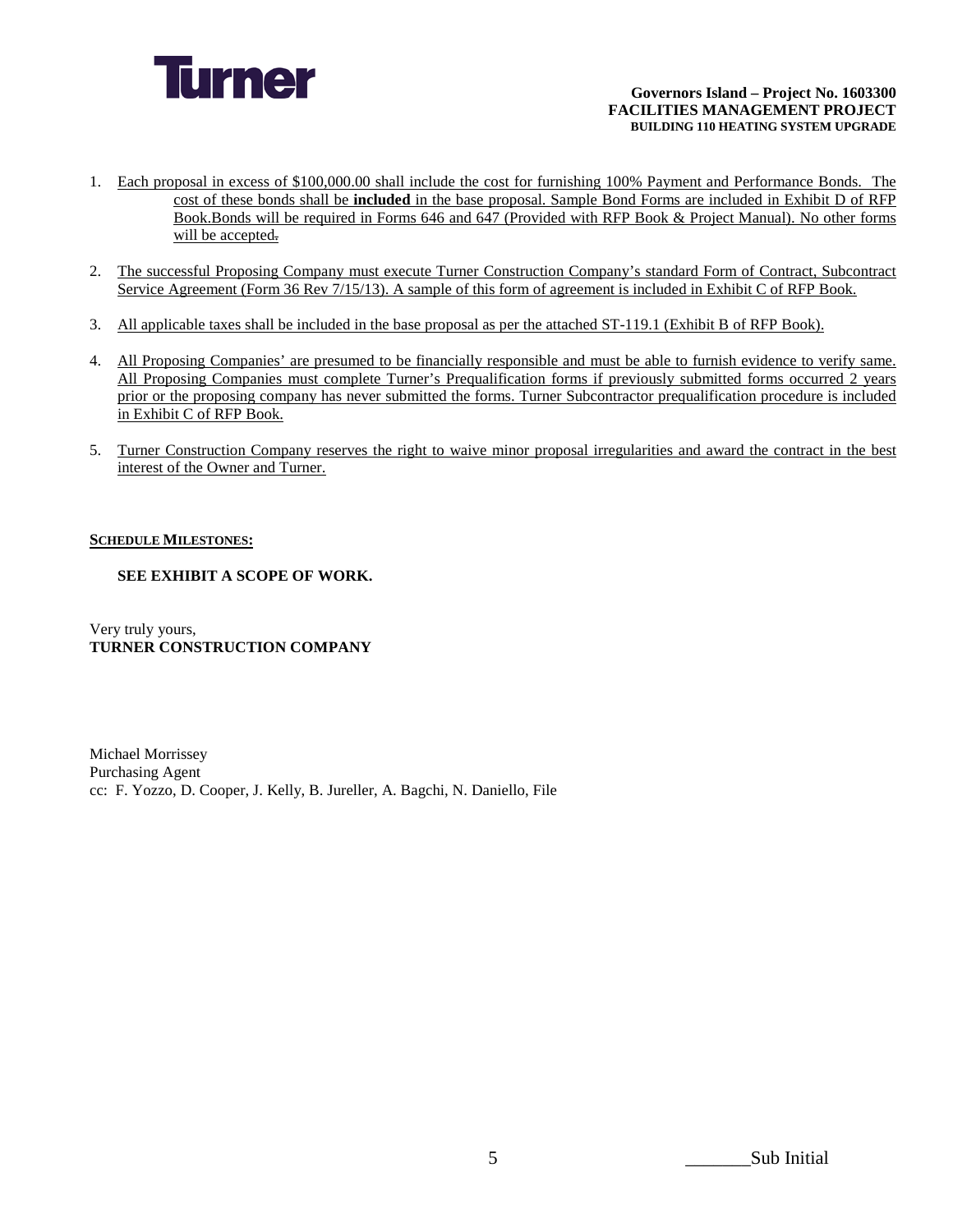

#### **REQUEST FOR PROPOSAL**

| <b>DUE DATE</b> | $\mathbb{R}^n$ | Thursday, December 10, 2015          |
|-----------------|----------------|--------------------------------------|
| <b>TIME</b>     |                | 3:00PM                               |
| <b>LOCATION</b> | $\ddot{\cdot}$ | <b>Turner Construction</b>           |
|                 |                | <b>Governors Island Field Office</b> |
|                 |                | 10 South Street - BMB Slip 7         |
|                 |                | <b>New York, NY 10004</b>            |
|                 |                | <b>ATTN: Michael Morrissey</b>       |
|                 |                |                                      |

**The following information is required for a responsive proposal. Failing to submit all required documents will be considered a material defect in your proposal and will result in disqualification. Please initial each line to confirm your acknowledgement of the requirement and its inclusion in the proposal.** 

| • Acknowledgement and Acceptance of Proposal Book with all exhibits included.                                                                                                                                                                                                                                                                                                       | (initial) |
|-------------------------------------------------------------------------------------------------------------------------------------------------------------------------------------------------------------------------------------------------------------------------------------------------------------------------------------------------------------------------------------|-----------|
| • Each page of the proposal book is initialed. Two sets of original signatures are included.                                                                                                                                                                                                                                                                                        | (initial) |
| • Acceptance that no Exclusions are allowed.                                                                                                                                                                                                                                                                                                                                        | (initial) |
| • If proposal is greater than \$100,000 cost for Payment and Performance Bond at 10% of<br>proposal price is included.                                                                                                                                                                                                                                                              | (initial) |
| • Copy of Full Vendex Submission is included if recently resubmitted to MOCS. (Questions<br>1-20, with receipt from MOCS)                                                                                                                                                                                                                                                           | (initial) |
| • Two (2) Original Certificates of No Change Forms are included.                                                                                                                                                                                                                                                                                                                    | (initial) |
| • Statement of Years in Business and Litigation History is included.                                                                                                                                                                                                                                                                                                                | (initial) |
| • Completed Turner Prequalification Form                                                                                                                                                                                                                                                                                                                                            | (initial) |
| • Company Experience Modification Rate (EMR), in the form of a letter from company's<br><b>insurance firm (on letterhead) is included.</b> [If greater than 1.0, a letter must be issued explaining reason for<br>high EMR, resolution, and future plans for lowering number. In this case, copies of the OSHA 300 and 300A logs for the<br>past three years are required as well.] | (initial) |
| • Most recent Audited Company Financial Statements are included as part of the Turner<br>prequalification form                                                                                                                                                                                                                                                                      | (initial) |
| • Acceptance of the Governors Island Project Manual, dated 4/3/14, included in RFP                                                                                                                                                                                                                                                                                                  | (initial) |
| • Submission of Turner's Prequalification Form (with required documents), instructions<br>included in RFP (Exhibit C)                                                                                                                                                                                                                                                               | (initial) |
| Reviewed, understand and accept the FEMA Requirements in Exhibit E<br>$\bullet$                                                                                                                                                                                                                                                                                                     | (initial) |
| Complete Proposal inclusive of lump sum and breakdown requested on Page 13<br>$\bullet$<br>of the RFP Book                                                                                                                                                                                                                                                                          | (initial) |

**\*\*Proposals received that do not include this required information and documentation will be considered non responsive and will be disqualified.**

6  $\delta$  Sub Initial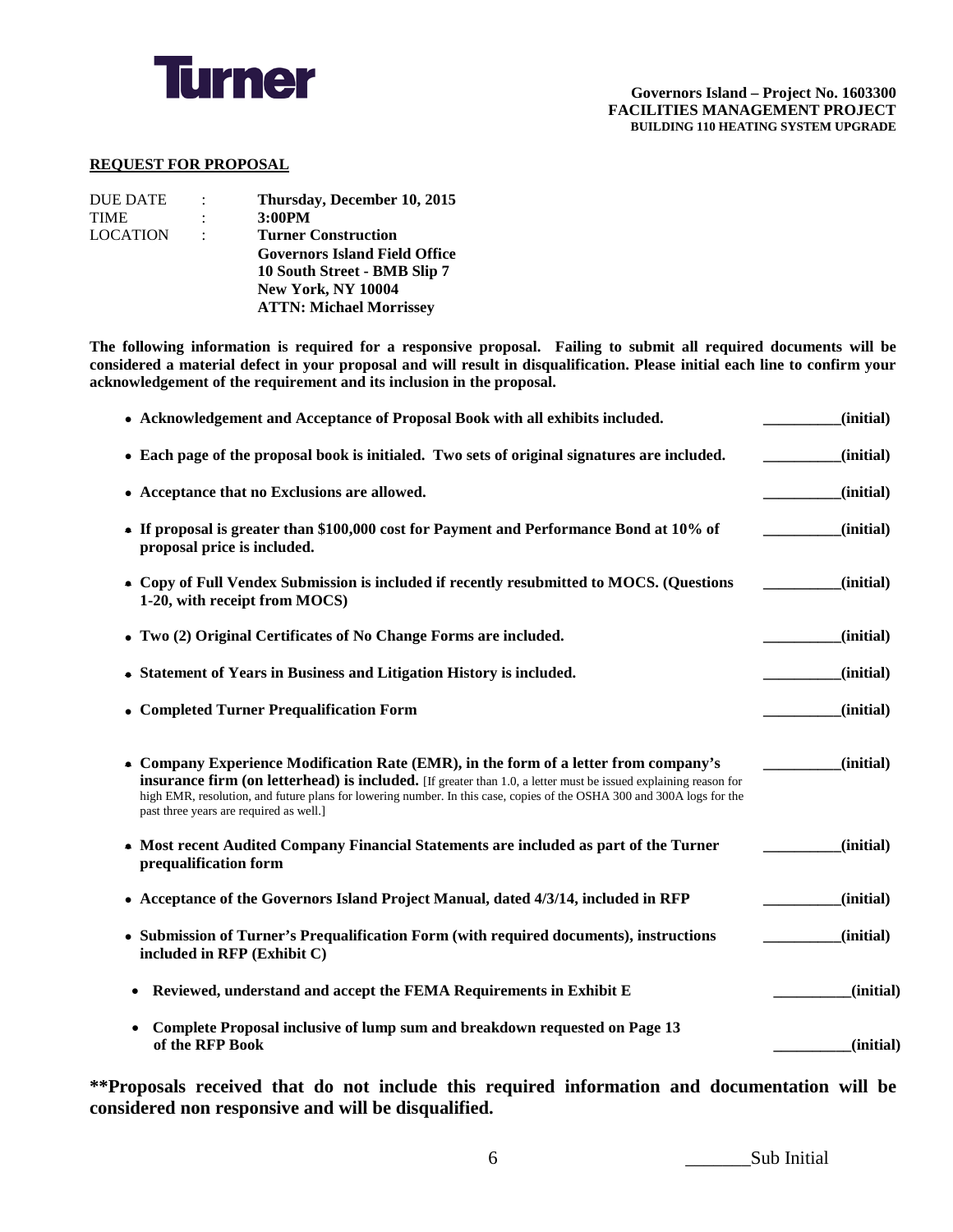

#### **PART 2**

#### **INSTRUCTIONS TO PROPOSING COMPANIES**

#### **A. COMPLETE THE FOLLOWING FOR SUBMISSION WITH YOUR PROPOSAL:**

**(All items below must be submitted for a proposal to be considered responsive)**

#### **NOTE: THE PROPOSING COMPANY MUST INITIAL EACH AND EVERY PAGE OF THE PROPOSAL FORM AND ALL EXHIBITS IN ORDER TO BE CONSIDERED A RESPONSIVE PROPOSAL.**

#### **Please include the following forms and Exhibits from Part 3 of this proposal package with your proposal submission:**

- 1. **Proposal Breakdown and Proposal Form** This form must be filled out in its entirety and signed in order for your proposal to be deemed responsive.
- **2. A letter** addressing the following, as a minimum:
	- Letter of Transmittal, identifying the contact person.
	- Statement substantiating firm's understanding of the project objectives and task assignments.
	- Explaination of your approach to or general method used to do the work inclusive of a logistics/sequencing plan design to meet critical milestones.
	- Firm's background or history, including resumes of principles and key personnel.
	- Proposed Project Manager (person directly responsible for production of work).
	- A listing of similar work performed by your firm over the last 5 years.
	- Three client references.
	- Proposed M/WBE employee utilization.

Please include a letter in addition to this RFP with your sealed proposal. The letter should outline the background and mission of your organization, overview of work performed at other locations, crew training and supervision, crew structure, and additional work that can be provided.

#### 3. **Exhibit A – 3A Pages - Scope of Work**

- Review and confirm that base proposal reflects all scope items listed in the specific and general scope of work as well as additional provisions.
- **No exclusions will be accepted.**
- By submitting a proposal, the Proposing Company represents that they have read, evaluated and understand the additional provisions necessary to perform work on Governors Island.

#### 4. **Exhibit B - Sample Insurance Certificate and Tax Exemption Form**

- The successful Proposing Company must submit insurance in limits indicated in the sample certificate.
- Builders Risk Coverage is the responsibility of the successful Proposing Company at 115% of contract value.
- This project is tax exempt- See Form ST-119.1 (Exhibit B) attached herein.

#### 5. **Exhibit C– Standard Form of Contract Agreement and Pre-Qualification Instructions**

- Review and confirm acceptance of all documents listed.
- **NO MODIFICATIONS TO THE CONTRACT WILL BE ACCEPTED.**
- Fill out Turner Pre-Qualification Forms per the instructions and submit with current copy of audited company financials, W9, and NCCI Form (Experience Modification Rate EMR verification document).

#### 6. **Exhibit D – Required Technical Forms Submission**

- Turner requires the following forms from all respondents
	- A formal written presentation of all qualifications of the engineering or consultant group including
		- o Listing and resumes of officers, directors of partners of the firm or group, and their role in this project,
		- o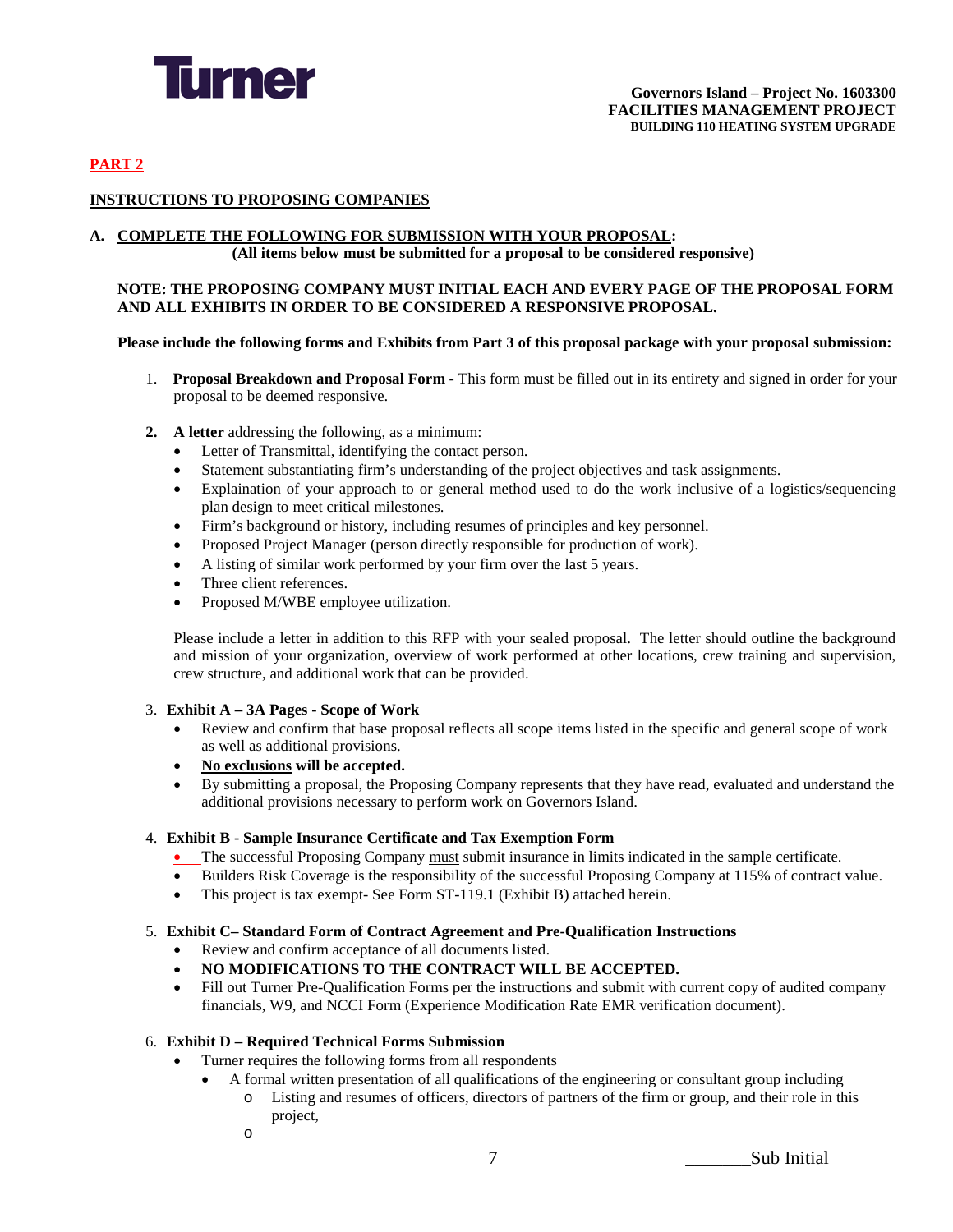

- o Listing and resumes of officers, directors of partners of the firm or group, and their role in this project;
- o Listing of any professional not under full-time direct employment with the firm (including consulting engineers) to be used on the project, their qualifications and contribution to the project;
- o A description of current level of firm's activity and the resulting resources available for this project; and
- o List of clients including names and phone numbers of individuals who can be contacted as references for which similar work have been developed within the last three years;
- A formal written Proposal and Work Plan which includes:
	- $\circ$  Demonstration to expertise the engineering of this type of project  $\circ$  The Firm's understanding of the work to be done
	- The Firm's understanding of the work to be done
	- o A description of the various approaches which could be used in the project
	- o Definition of a Work Plan to be used and suggested timetable for the completion of each part of the project, completion of each part and the overall project.
		-
	- o Any other information the Proposers may feel is appropriate.<br>
	Complete and submit all questionnaires, forms, affidavits, etc. o Complete and submit all questionnaires, forms, affidavits, etc. requested in this RFP.
	- One original, one unbound copy, and three bound copies of the proposal and any attachments.

#### 7. **Exhibit E – FEMA Requirements**

- Review and acceptance of the following FEMA requirements/attachments:
	- o Compliance with UFederal Emergency Management Agency Regulations.
		- A portion of this Project is funded in part by a Public Assistance ("PA") grant administered by the Federal Emergency Management Agency ("FEMA"). Therefore, the Contractor shall follow all FEMA regulations (2 CFR 200, 44 CFR Part 13, 44 CFR Parts 50-59, 44 CFR Part 206, and related Federal Register Notices). FEMA PA grants are reimbursement grants. In order to receive reimbursement, all Project costs that will be reimbursed by FEMA PA funds must be validated by FEMA respectively. As such, all Project costs that will be reimbursed by FEMA PA funds must be clearly separated from other Project costs.
	- o Uniform Federal Contracts Provision Rider
	- o FEMA Rider
	- o FEMA Exhibit #2

#### 8. **Exhibit F** - **Vendor Questionnaire – Certificate of No Change (Vendex)**

• The Subcontractor must submit the Vendor Questionnaire to the Mayor's Office of Contract Services, see Project Manual for procedures (and provide a certification that a submission occurred). Subcontractors must provide Two (2) Original Certificates of No Change with your proposal.

#### 9. **Exhibit G** – **Governors Island Project Manual**

• The Project Manual includes all Site Logistics, Additional Provisions, Turner policies, and forms to be used throughout duration of the project.

#### 10**. Exhibit H** – **Safety Plan**

- Subcontractor shall provide with the proposal, a safety outline specific for this project detailing how work will be performed while ensuring the safety of both the work force and the building components.
- Included is the Turner Safety Outline specific for Governors Island.
- Prior to commencing work Subcontractor will provide a site specific Health and Safety Plan for acceptance by Turner's safety manager.

#### **11. Exhibit I – Owner Documents**

• Ferry Line Road – Electrical As-Built Drawing dated 2/12/13 (under Reference Drawings)

#### **12. Exhibit J - Governors Island Ferry Schedule**

8  $\delta$  Sub Initial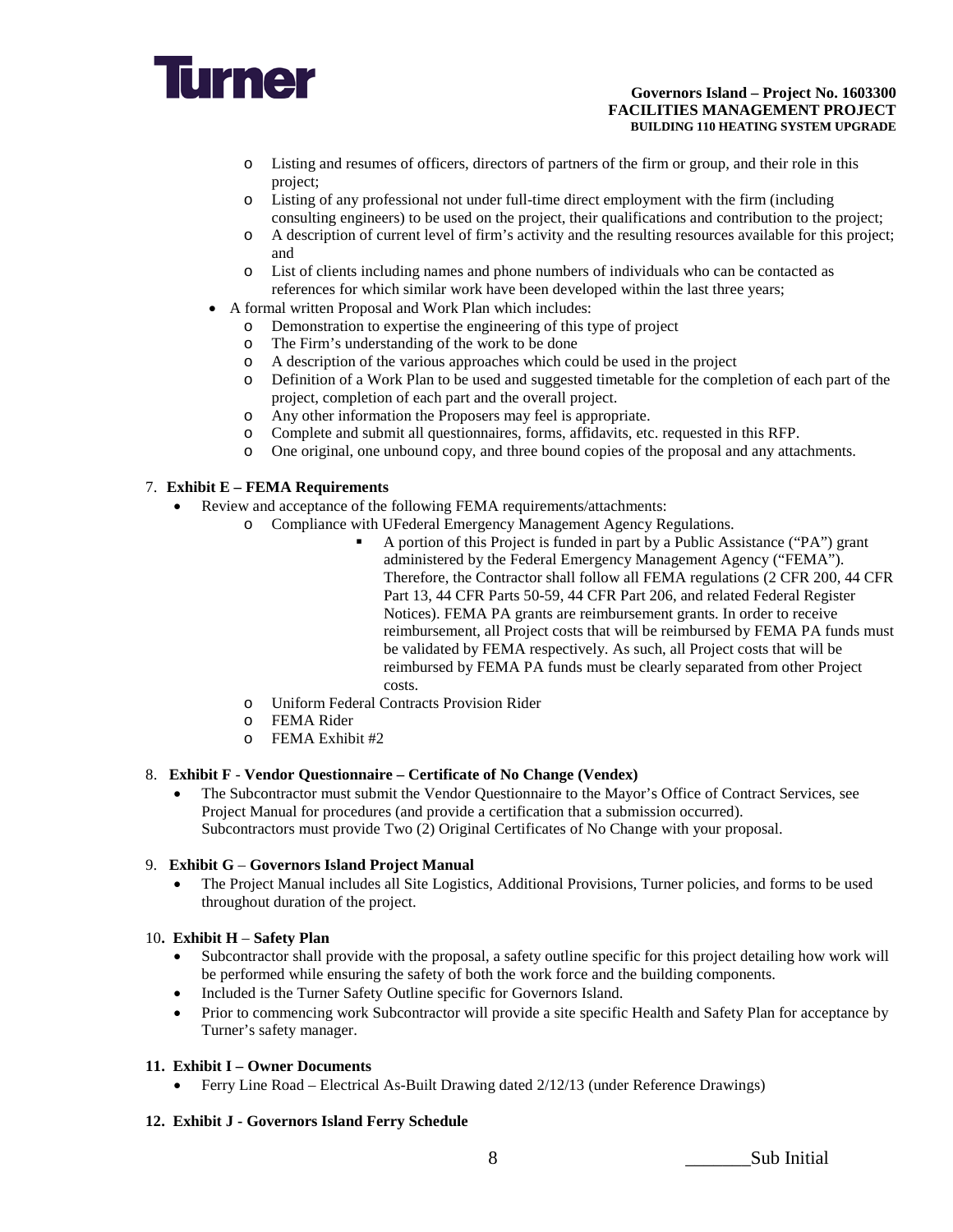

#### B. **PRIORITY OF DOCUMENTS:**

- In the event that any conflicts or discrepancies occur or exist between any of the proposal documents, the priority of the document is as follows:
	- a. Turner Construction Company Subcontract (Form 36 dated 7/15/13)
	- b. Specific Scope of Work (Exhibit A)
	- c. General Scope of Work
	- d. Specifications
	- e. Drawings
	- Instructions to Proposing Companies

In the event of discrepancy, if conflict exists in regard to quantity and/or quality of work, the Subcontractor will be responsible for the greatest quantity or highest quality, regardless of priority of documents.

If there is a conflict between the **Contract Agreement Form, Purchase Contract and/or the General Conditions**, the Contract Agreement shall prevail.

2. The Proposing Company shall notify the Turner Construction Company in writing at least five (5) business days before the proposal due date if he finds discrepancies in or omissions from the drawings and/or specifications, or if he has doubt as to their meaning. If explanation is necessary a reply will be made by a Scope Clarification and issued to all Proposing Companies. No oral statements shall change the requirements of the specifications or drawings unless confirmed in writing. Should the Proposing Company fail to follow this procedure, the decision of Turner Construction Company as to the interpretation of the ambiguity, discrepancy or error, will be final.

#### C. **PROPOSAL OPENING:**

Proposal Opening will occur in private with representatives from Turner Construction and The Trust for Governors Island present. A register of Proposals shall be prepared and shall be open for public inspection after contract award.

#### D. **BONDS:**

The Subcontractor is to provide a Payment and Performance bond at 10% of the Base Proposal if proposal price exceeds \$100,000. The cost of the bonds should be broken out on the Proposal Breakdown and Proposal Form as indicated. A Bid Bond must be included for all proposals over \$100,000.

#### E. **EXCLUSIONS:**

This proposal shall not have any exclusions unless previously approved in writing by the Turner Construction Company. Submission of a proposal constitutes acceptance of the terms of the Subcontract Form included in the RFP documents, without any change or ALTERATION OF SUCH Subcontract terms (Exhibit D). Any proposed change to the Subcontract Form submitted with the proposal shall be deemed to be an unacceptable qualification and shall make the proposal nonresponsive. Non-responsive proposals will be subject to rejection, at the sole discretion of Turner Construction Company.

#### F. **CLARIFICATIONS:**

Turner Construction Company, during the RFP period, may advise the Proposing Companies by clarification of additions, omissions or alternates in the Contract Documents. All such changes shall be included in the work covered by the proposal and shall become a part of the Contract Document as if originally included therein. Proposing Companies are to acknowledge receipt of all clarifications issued, on the proposal that is submitted.

#### G. **SCHEDULE:**

Subcontractor shall provide with the proposal, a Project Schedule, showing sequencing of the work and demonstrating how overall schedule dates (as outlined by Turner Construction Company) will be met. At a minimum, the schedule should include activities such as mill releases, shop drawings, review & approvals, fabrication, mobilizations, removals (if applicable), and major items of construction.

9  $\qquad \qquad \text{Sub Initial}$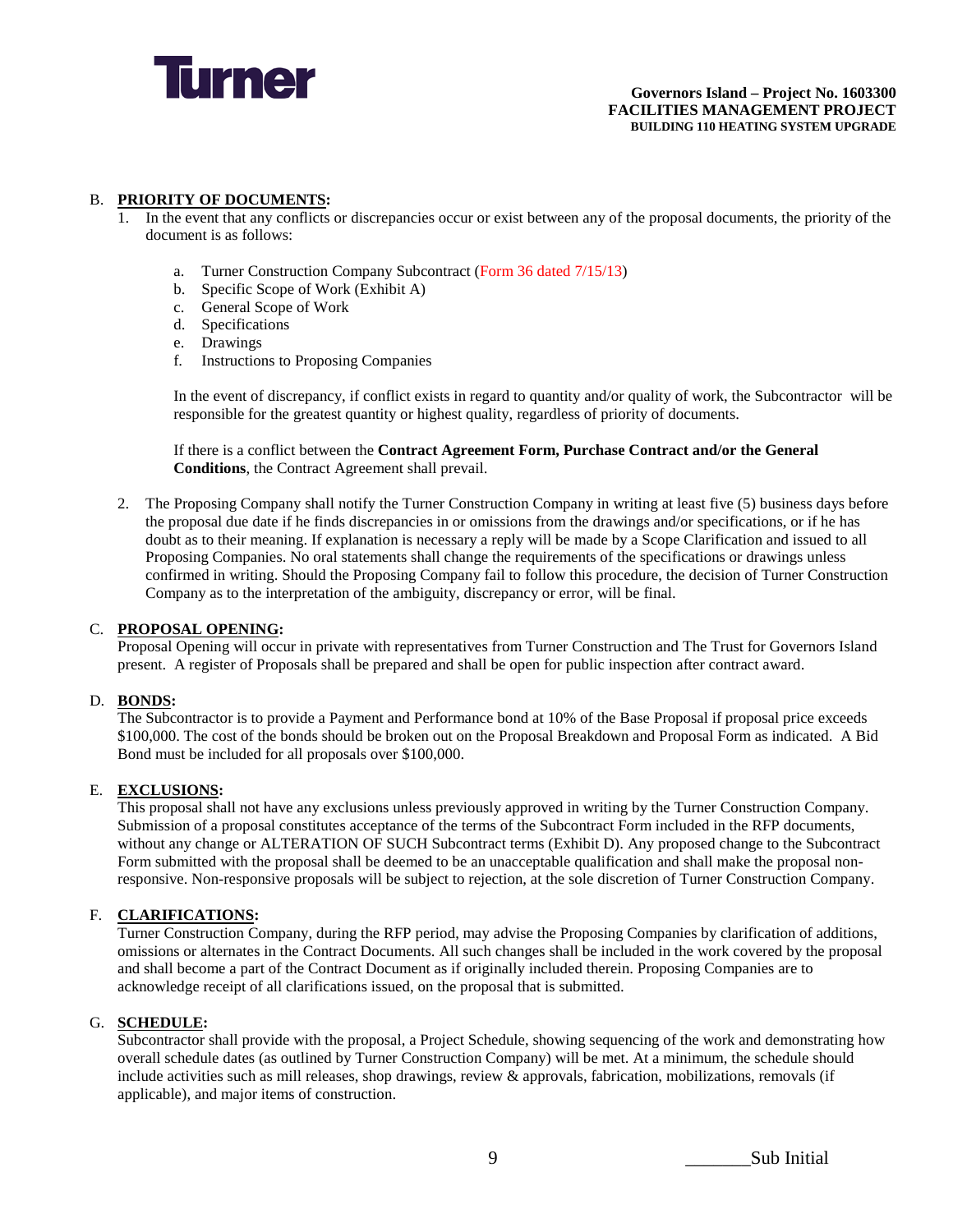

#### **Milestone Schedule SEE EXHIBIT A (3A Pages, section III)**

#### H. **SAFETY:**

Subcontractor shall provide with the proposal, a safety outline specific for this project detailing how work will be performed while ensuring the safety of both the work force and the building components. Safety Outline must be in conformance with the safety requirements of the contract documents.

#### I. **TAXES:**

**The Base Proposal Prices and Alternate Prices must include all applicable Federal, State, Use and Local taxes that may be imposed on materials or services provided under this proposal in accordance to the tax exemption form (ST-119.1) provided in Exhibit B.**

#### J. **LABOR:**

The Subcontractor shall not employ workers, means, materials or equipment or assign work in any manner which may cause strikes, work stoppages or any disturbances by workers employed by the Subcontractor, Contractor or other contractors or subcontractors on or in connection with the Work or the Project or the location thereof. The Subcontractor agrees that all disputes as to jurisdiction of trades shall be adjusted in the manner or by a process that Contractor may require, including, if Contractor so requires, in accordance with any plan for the settlement of jurisdictional disputes to which Contractor may be bound in connection with the Project which may be in effect either nationally or in the locality in which the Work is being done. Subcontractor agrees that it shall assign work consistent with any such plan and shall be bound and abide by all such adjustments and settlements of jurisdictional disputes, provided that the provisions of this Article shall not be in violation of or in conflict with any provisions of law applicable to the settlement of such disputes. Should the Subcontractor fail to carry out or comply with any of the foregoing provisions, Contractor shall have the right, in addition to any other rights and remedies provided by this Agreement or the other Contract Documents or by law, after three (3) days written notice mailed or delivered to the last known address of the Subcontractor, to terminate this Agreement or any part thereof or the employment of the Subcontractor for all or any portion of the Work, and, for the purpose of completing the Work, to enter upon the Premises and take possession, in the same manner, to the same extent and upon the same terms and conditions as set forth in Article XI of this Agreement.

The Project or General Contract is subject to Federal prevailing wage requirements, such as the Davis-Bacon Act and the Walsh-Healy Act, or other similar laws, statutes or requirements at a state or local level. Subcontractor shall strictly comply with all applicable prevailing wage laws, statutes or requirements and shall maintain such records as necessary to establish the amount of wages and other compensation paid to workers in connection with the Project and shall submit to Turner, as a condition for payment, certified payrolls in the form prescribed by any such laws, regulations or requirements. Subcontractor expressly agrees that the indemnification obligations set forth in Article XIV of this Agreement

shall apply to any violations by Subcontractor of any such laws, statutes or regulations and the failure to maintain records as required herein

#### K. **ALTERNATES:**

- 1. Requested Alternates (see Proposal Form) must be completed in its entirety, and on the forms provided. The cost for Requested Alternates should also be recorded on the Proposal Breakdown and Proposal Form where indicated.
- 2. Voluntary Alternates (see Proposal Form) may be submitted in an effort to provide a more economical alternative of similar quality to the specified products, means or methods.
- 3. **Base Proposal MUST NOT include any Alternate Pricing.**

#### L. **CONTRACT AWARD:**

Turner Construction Company shall perform an initial evaluation of all proposals received. Proposals shall be evaluated on the basis of the cost, the proposer's responsibility and experience in the area of knowledge and the responsiveness to the RFP requirements stipulated herein. Findings of evaluations performed shall be submitted to The Trust for Governors Island, NYC Department of Small Business Services and the NYC Comptroller, who will have final determination as to responsibility.

The contract for the Project will be awarded to the lowest responsive, responsible and qualified Proposing Company, meaning the Proposing Company whose proposal is the lowest of those Proposing Companies possessing the skill, ability

10 Sub Initial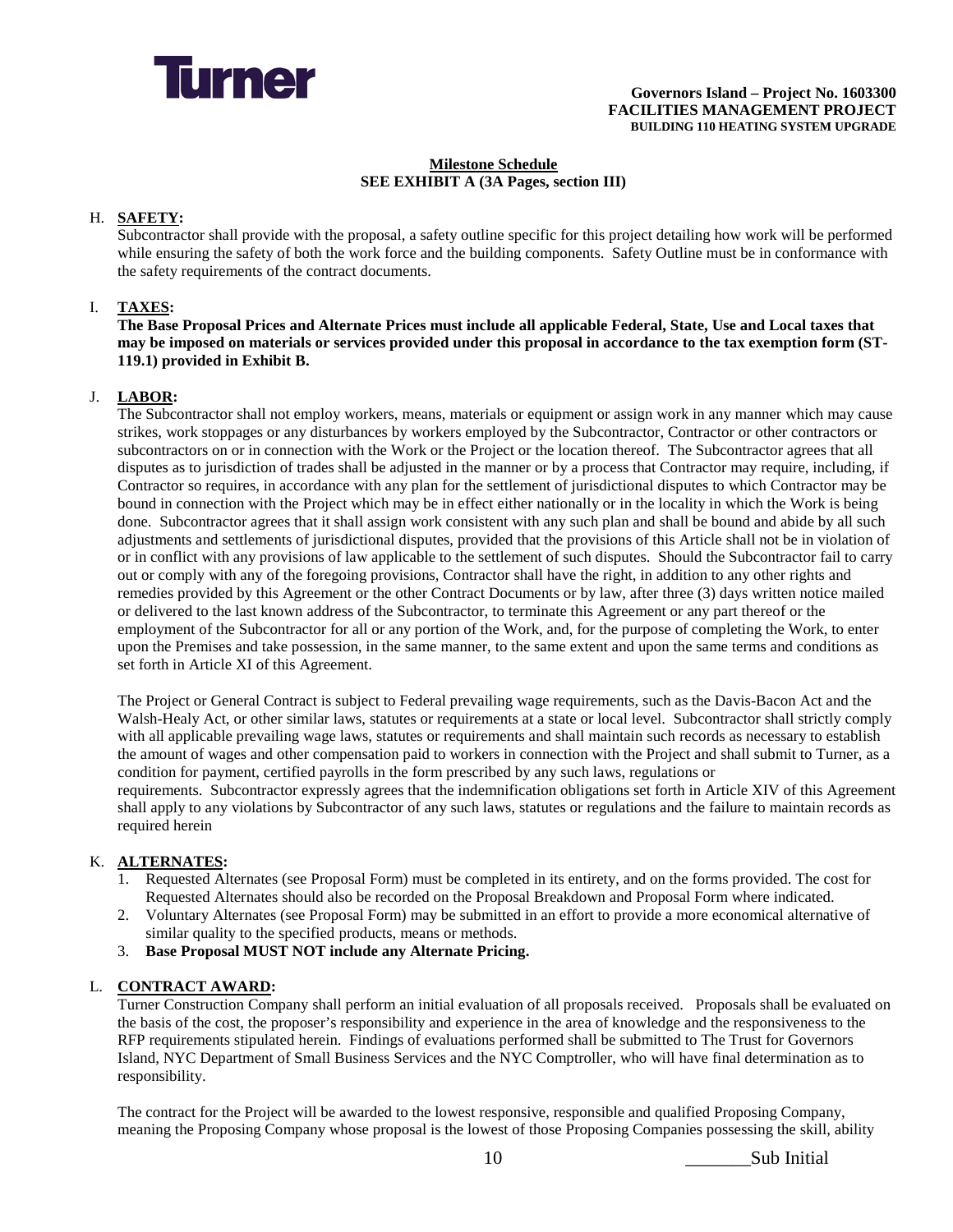

and integrity necessary for faithful performance of the work based on objective criteria considering past performance and financial responsibility. In considering past performance, Turner Construction Company and The Trust for Governors Island shall evaluate the skill, ability and integrity of Proposing Companies in terms of the Proposing Companies' fulfillment of contract obligations and of the Proposing Companies' experience with projects of similar size and scope. Turner Construction Company and The Trust for Governors Island reserve the right to consider a Subcontractor unqualified to do the work required by the proposal documents if such Proposing Company does not habitually perform with its own work force the major portion of the work involved in the proposal documents.

All Proposing Companies must have a current VENDEX on file with the Mayor's Office. Prior to award, a VENDEX review will be conducted by the NYC Department of Small Business Services. **All contracts must be registered by the NYC Comptroller, who may object to the award within 30 days after receipt of contract registration** if the Comptroller's judgment finds there is sufficient reason to believe that there is possible corruption in the letting of the contract or that the proposed Subcontractor is involved in corrupt activity.

No contract will be awarded to any Proposing Company who at the time of award is not qualified under applicable regulations issued by the Secretary of Labor, United States Department of Labor or any applicable State and Local laws and regulations.

The successful Proposing Company shall be required to execute Turner Construction Company's standard Form of Contract (BRA Form 16 dated 6/1/08) or Purchase Order Goods without exceptions.

After review of all factors, terms and conditions, including price, Turner Construction Company and The Trust for Governors Island reserve the right to reject any and all proposals or any part thereof, waive defects in same, or accept any proposal deemed to be in the best interest of Turner Construction Company and The Trust for Governors Island.

#### M. **CONTRACT EXECUTION:**

The successful Proposing Company will have ten (10) business days from time of **verbal award** to execute the contract. The execution of the contract includes scheduling a "Contract Execution Meeting" at Turner's Field Office on Governors Island within those ten (10) days and furnishing all required documentation prescribed herein. Failure to do so may result in the forfeiture of contract award. If awarded the contract, the successful Proposing Company will be responsible to purchase their own project documents and bear the cost for the same. Subcontractor must bring to the Contract Execution Meeting their corporate seal to be placed on top of the Subcontractor's signature of the contract agreement.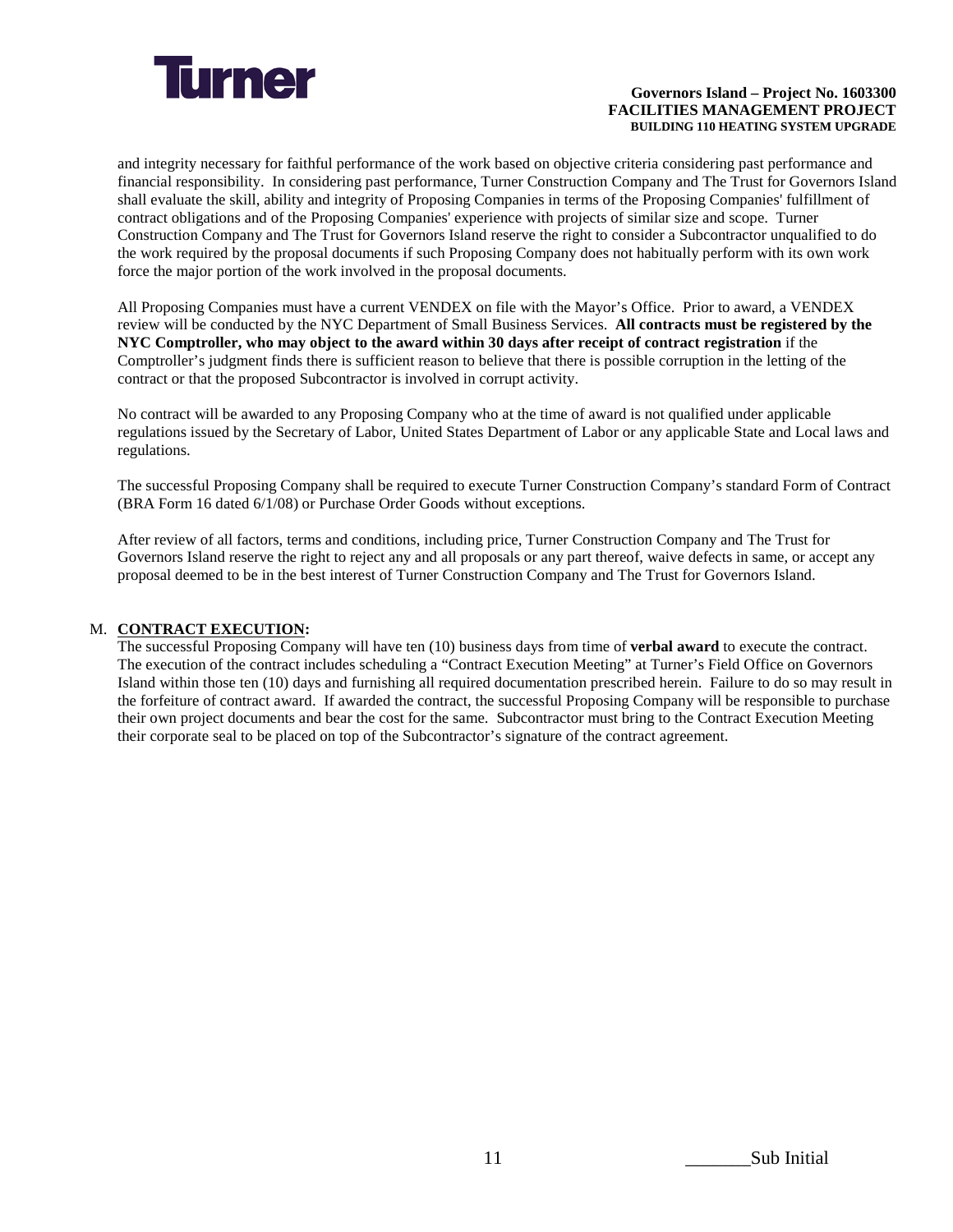

NAME & ADDRESS OF PROPOSING COMPANY:

#### **PART 3**

| <b>PROPOSAL FORM</b> |  |
|----------------------|--|
|                      |  |

| <b>CONTACT REPRESENTATIVE:</b> |                                                                                                                                                                                                                    |
|--------------------------------|--------------------------------------------------------------------------------------------------------------------------------------------------------------------------------------------------------------------|
| TELEPHONE:                     |                                                                                                                                                                                                                    |
| <b>FAX NUMBER:</b>             |                                                                                                                                                                                                                    |
| <b>E-MAIL ADDRESS:</b>         |                                                                                                                                                                                                                    |
| <b>DELIVER PROPOSAL TO:</b>    | <b>Turner Construction Company</b><br><b>Governors Island Field Office</b><br><b>10 South Street</b><br><b>Battery Maritime Building, Slip 7</b><br><b>New York, NY 10004</b><br><b>Attn: Michael C. Morrissey</b> |

*(Sealed Proposals – In Duplicate – Faxed proposals will not be accepted)*

#### **I. PROPOSAL PRICE: SUBCONTRACTOR – BUIDLING 110 HEATING SYSTEM UPGRADE**

Having carefully examined the Proposal Documents for the above referenced project, and having visited the site and examined all conditions affecting the work, the undersigned, upon written notice of award of contract, agrees to provide all labor, supervision, materials, tools, construction equipment, services, safety, insurance, bonds, and to pay all applicable taxes and other costs necessary or required to complete the Work of this Proposal in full accordance with all Proposal Documents and within the required time frame as indicated by the proposed schedule for the Lump Sum Proposal of:

TOTAL BASE PROPOSAL:

Price in words

Price in figures

*(Show amount in both words and figures. In case of discrepancy amount shown in words will govern.)*

| 12 | Sub Initial |
|----|-------------|
|    |             |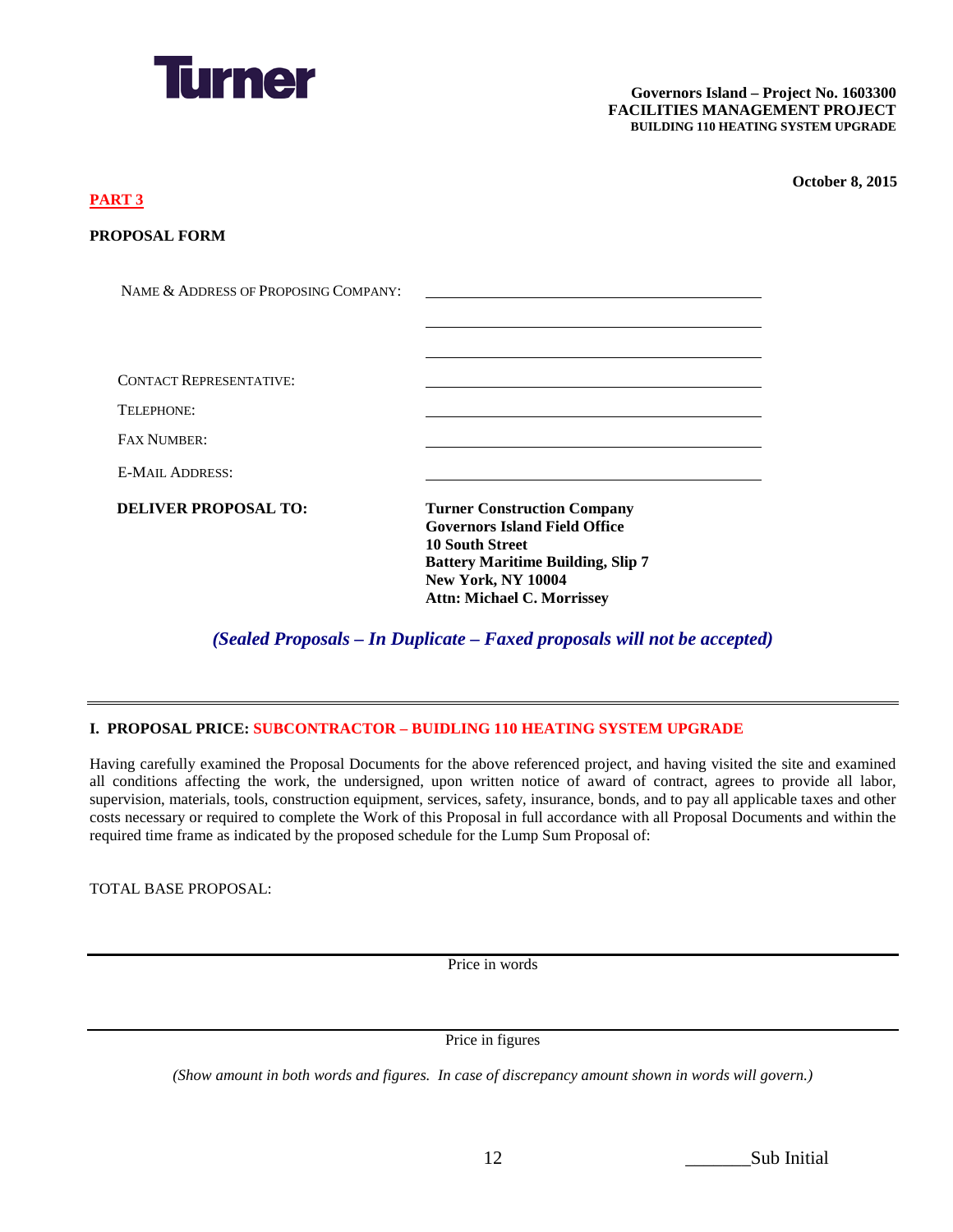

#### **A. PROPOSAL BREAKDOWN:**

| <b>Mobilization</b><br>1.                     | \$                                            |
|-----------------------------------------------|-----------------------------------------------|
| <b>Payment &amp; Performance Bond</b><br>2.   | \$<br><u> 1980 - Johann Barbara, martin a</u> |
| <b>Insurance</b><br>3.                        | \$                                            |
| <b>General Conditions</b><br>$\overline{4}$ . |                                               |
| <b>Boiler Purchase</b><br>5.                  | \$                                            |
| <b>Boiler Installation</b><br>6.              |                                               |
| <b>MEP Fit-out</b><br>7.                      | \$                                            |
| <b>Architectural Fit-out</b><br>8.            | $\frac{1}{2}$                                 |
| <b>Punch list</b><br>9.                       | \$                                            |
| 10. Start-up Commissioning                    | \$                                            |
| 11. De-Mobilization                           | \$                                            |
| 12. Close out                                 | \$<br><u> 1980 - Jan Barbarat, manala</u>     |
| 13. Taxes                                     | \$                                            |
| 14. Allowances                                | \$                                            |
|                                               |                                               |
| <b>Total Base Bid</b>                         | \$                                            |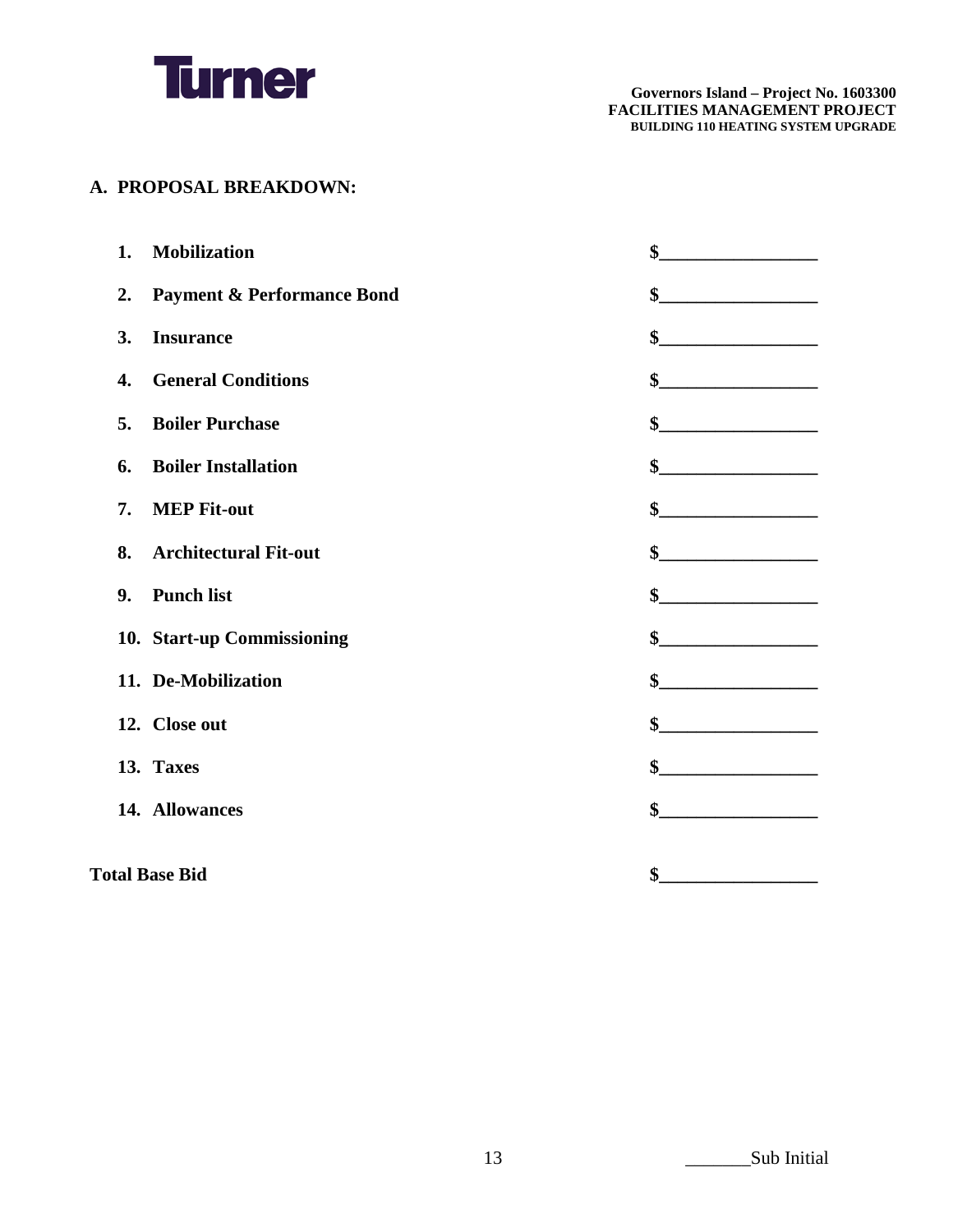

#### **A. PRICE BREAKDOWN PER TRADE**

| <b>TRADE</b> | $LABOR$ (\$) | Taxes (\$)                             | <b>Total Base</b><br>per trade (\$) | <b>MBE/WBE</b><br>Participation<br>\$) | <b>MBE/WBE</b><br>$(\%)$ |
|--------------|--------------|----------------------------------------|-------------------------------------|----------------------------------------|--------------------------|
|              |              |                                        |                                     |                                        |                          |
|              |              |                                        |                                     |                                        |                          |
|              |              |                                        |                                     |                                        |                          |
|              |              |                                        |                                     |                                        |                          |
|              |              |                                        |                                     |                                        |                          |
|              |              |                                        |                                     |                                        |                          |
|              |              |                                        |                                     |                                        |                          |
|              |              |                                        |                                     |                                        |                          |
|              |              |                                        |                                     |                                        |                          |
|              |              |                                        |                                     |                                        |                          |
|              |              |                                        |                                     |                                        |                          |
|              |              |                                        |                                     |                                        |                          |
|              |              |                                        |                                     |                                        |                          |
|              |              |                                        |                                     |                                        |                          |
|              |              |                                        |                                     |                                        |                          |
|              |              |                                        |                                     |                                        |                          |
|              |              | <b>Total Base</b><br><b>All Trades</b> |                                     |                                        |                          |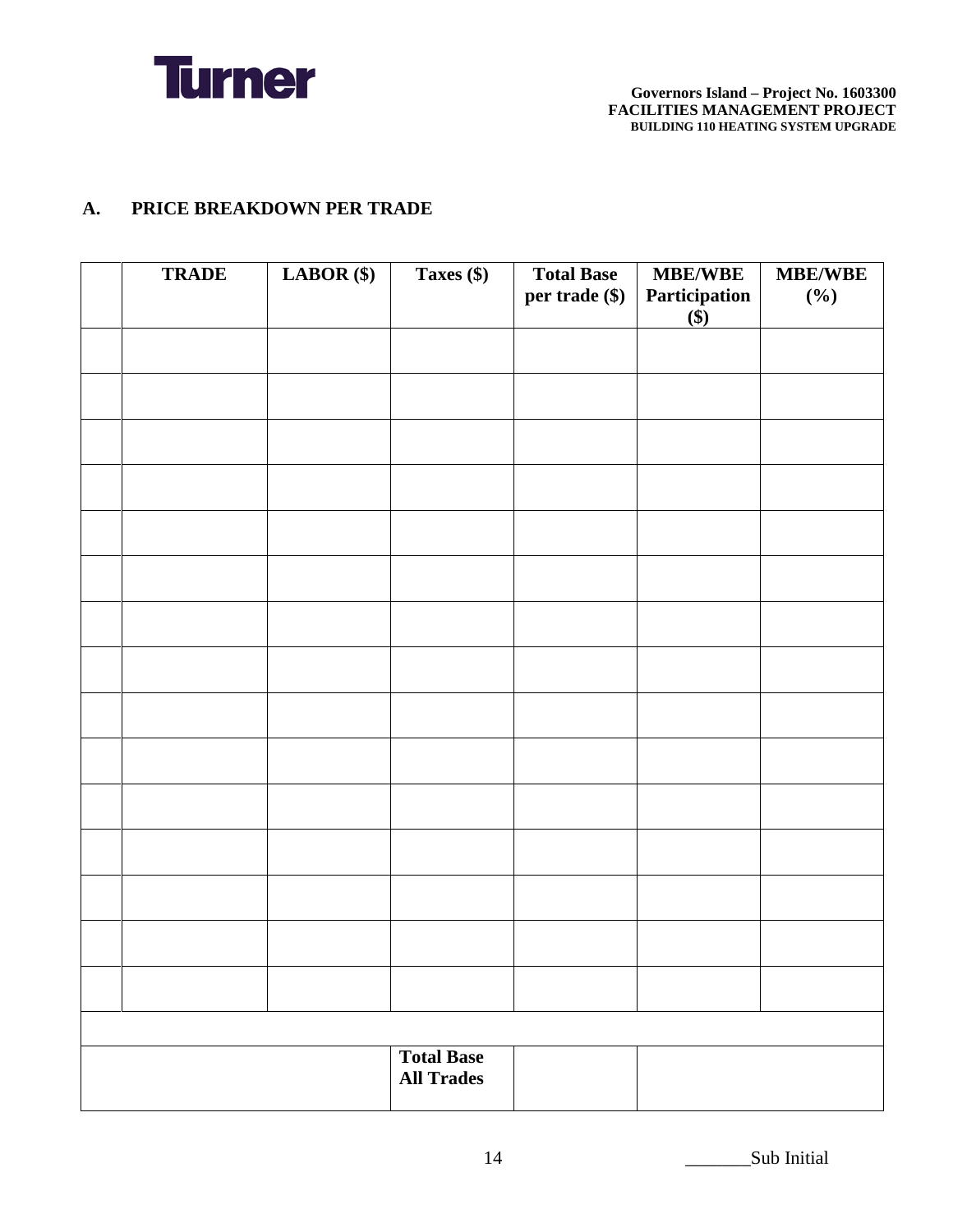

#### **B. REQUIRED ALTERNATES**

Provide Alternate Prices which reflect the work in the Proposal Package under which this Proposal was submitted shall remain *valid for the life of the project* and include **all costs** for complete installation. All pricing is inclusive of all costs of wages, applicable taxes, benefits, applicable insurance, overhead and profit. The pricing provided will be negotiated and included as part of a subcontract. The Unit Prices herein shall remain valid for the life of the project and include all costs for complete installation. Alternate Prices are good for both adds and deducts. **THE BASE PROPOSAL PRICE MUST NOT INCLUDE ANY ALTERNATE PRICING.**

#### 1. TAXES:

- a. The Trust for Governors Island has been issued a Tax Exempt Certificate ST 119.1 for your use on this project. As per the ST 119.1 the following shall be tax exempt: "Tangible personal property sold to a Contractor, Subcontractor, or repairman for use in erecting a structure or building of an exempt organization described in section 1116(a) of the Tax Law, or for use in adding to, altering, or improving the real property, property, or land owned by the organization is exempt from tax when it is to become an integral component part of the building, structure, or property."
- b. Provide an ADD Alternate price for all applicable taxes in lieu of tax exempt

ADD: \$

#### 2. INSURANCE:

- a. Your base proposal must include all costs associated with Insurance (Onsite, Offsite and Auto) for this contract.
- b. Please provide a DEDUCT Alternate breakout price for the cost of insurance for this contract in the event that the project utilizes a CCIP Program (CCIP Program provides Onsite WC & GL Insurance. Subcontractor is responsible under base scope for offsite and auto).

DEDUCT: \$

#### 3. BONDING:

- a. Your Base Proposal must include all costs associated with providing a Payment and Performance Bond for this contract at 10% of the proposal price.
- b. Please provide a DEDUCT Alternate for the cost of providing a Payment and Performance Bond for this contract in the event that it is deemed no longer required.

DEDUCT: \$

15  $\qquad \qquad$  Sub Initial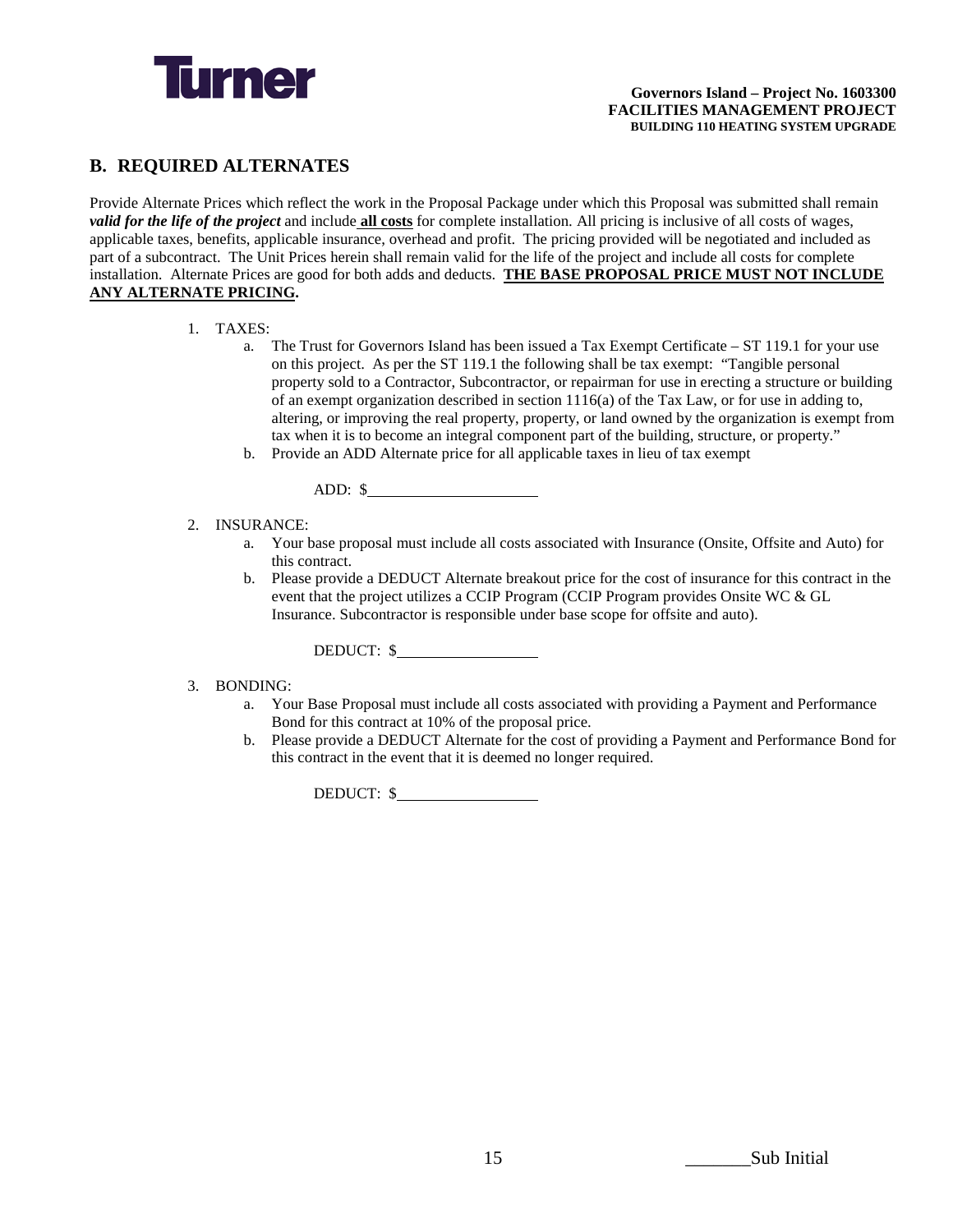

#### **C. VOLUNTARY ALTERNATES**

As an additional inducement to give our company consideration in making an award for this work, we have developed the "Voluntary Alternates" prices as set forth on the attached sheet entitled \_\_\_\_\_\_\_\_\_\_\_\_\_\_\_\_\_\_\_\_\_\_\_\_\_\_\_\_\_\_\_ dated

\_\_\_\_\_\_\_\_\_\_. It is the intent of these alternates to yield to the Owner essentially the same finished product in terms of function, quality and performance had the specified material/work been utilized, while at the same time offering the Owner savings in total cost.

The prices quoted are complete in every respect and include all money necessary to make all changes to the project to implement each alternate.

Voluntary Alternates must be kept confidential until the project is awarded. After that time, the alternates may be shared with the successful Proposing Company in order to allow the project to benefit from the idea.

#### **D. UNIT PRICES**

Provide Alternate Prices which reflect the work in the Proposal Package under which this Proposal was submitted shall remain *valid for the life of the project* and include **all costs** for complete installation. All pricing is inclusive of all costs of wages, applicable taxes, benefits, applicable insurance, overhead and profit. The pricing provided will be negotiated and included as part of a subcontract. The Unit Prices herein shall remain valid for the life of the project and include all costs for complete installation. Alternate Prices are good for both adds and deducts. **THE BASE PROPOSAL PRICE MUST NOT INCLUDE ANY ALTERNATE PRICING.**

**SEE EXHIBITS.**

16 **Sub Initial**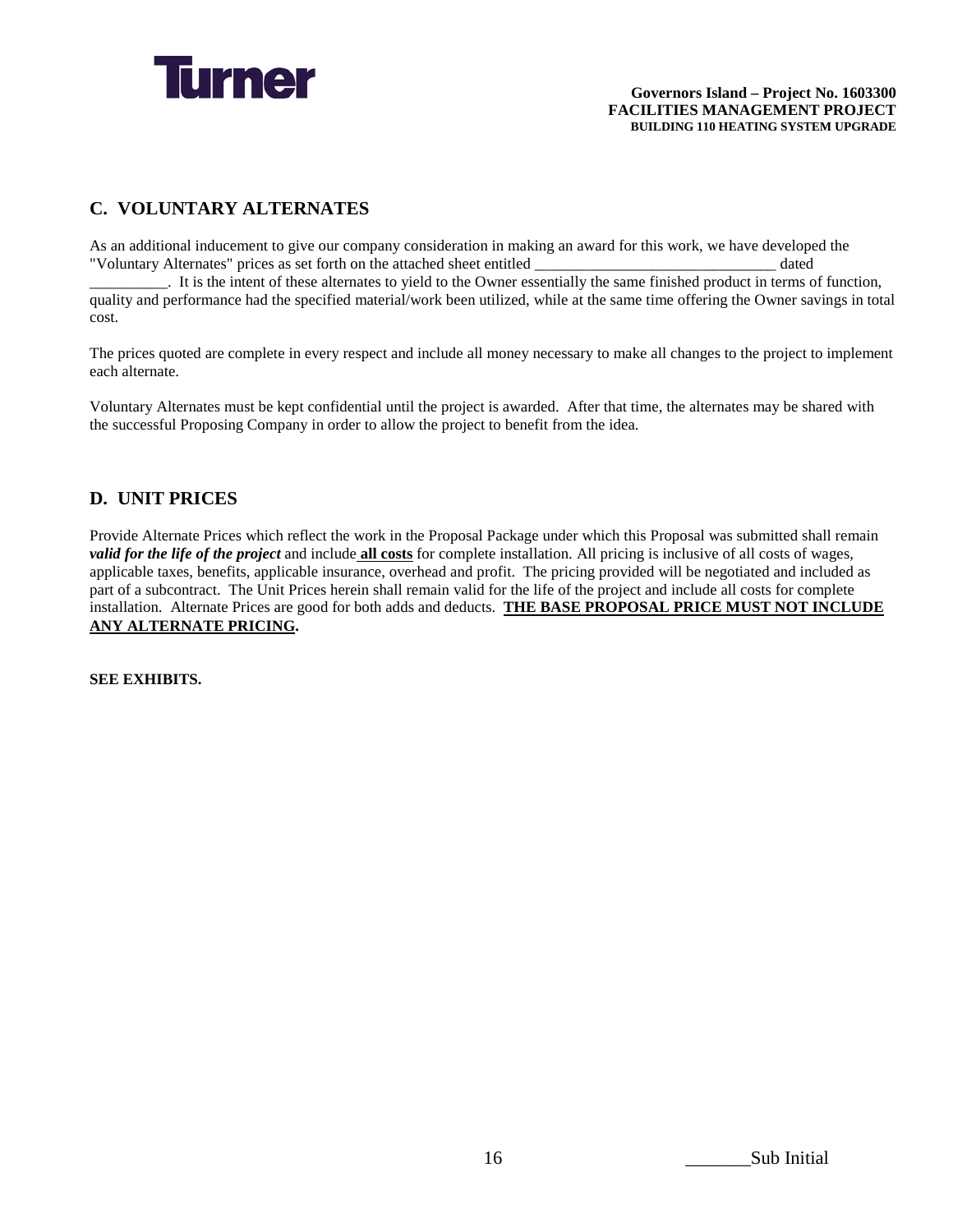

#### **E. LABOR RATES**

The following are hourly wage rates for all tradesmen associated with this proposal package for performing extra work on a time and material basis. These rates are fully loaded (including benefits, applicable taxes, applicable insurance, overhead and profit, bond costs, small tools, travel, parking, supervision, any other costs associated with labor, etc.) and are in accordance with the prevailing wages of the trade having jurisdiction in areas where the work is performed. The wage rates shall be valid for the life of the project. *NOTE: Further, no mark-up shall be allowed on the premium time portion of the wage rate. This Subcontractor is required to submit labor rate summary sheets, which will justify all these labor rates. All rates are subject to thorough analysis and subject to reduction if deemed inaccurate by Turner Construction.* 

*Please complete separate forms for Apprentice, Journeymen & Forman. COMPLETE THIS FORM FOR EACH UNION TRADE YOU WILL HAVE ON SITE FOR THE DURATION OF THE PROJECT.*

#### **TRADE: EXPIRES: LABOR RATES TO BE PROVIDED FOR SUPERVISORS AND LABORERS**

|                   |                                                                                                                                                                                                                                     |               | "A"                            | B                                                                                                                     | C                                 |
|-------------------|-------------------------------------------------------------------------------------------------------------------------------------------------------------------------------------------------------------------------------------|---------------|--------------------------------|-----------------------------------------------------------------------------------------------------------------------|-----------------------------------|
| <b>Cost Item</b>  |                                                                                                                                                                                                                                     |               | <b>Straight</b><br><b>Time</b> | <b>Over Time</b>                                                                                                      | <b>Double Time</b>                |
|                   | <b>Base Rate (per Collective Bargaining Agreement):</b>                                                                                                                                                                             |               |                                |                                                                                                                       |                                   |
| Taxes:            |                                                                                                                                                                                                                                     |               |                                |                                                                                                                       |                                   |
|                   | <b>FICA</b>                                                                                                                                                                                                                         | $\frac{9}{6}$ |                                | <u> 1990 - John Barbara (</u>                                                                                         |                                   |
|                   | Federal Unemployment                                                                                                                                                                                                                | $-$ %)        |                                |                                                                                                                       |                                   |
|                   | State Unemployment                                                                                                                                                                                                                  | $-$ %)        |                                | <u> 1980 - John Stein, marian al-Amerikaansk politiker (</u>                                                          |                                   |
|                   | <b>Other</b> contracts the contract of the contract of the contract of the contract of the contract of the contract of the contract of the contract of the contract of the contract of the contract of the contract of the contract | $\frac{9}{2}$ |                                |                                                                                                                       | <b>Contract Contract Contract</b> |
| <b>Insurance:</b> |                                                                                                                                                                                                                                     |               |                                |                                                                                                                       |                                   |
|                   | Workmen's Comp.                                                                                                                                                                                                                     | $\frac{9}{6}$ |                                | <u> 1980 - John Stein, mars and de Brandenburg (b. 1980)</u>                                                          |                                   |
|                   | Disability Insurance                                                                                                                                                                                                                | $\frac{9}{6}$ |                                | <u> 1990 - John Harry Harry Harry Harry Harry Harry Harry Harry Harry Harry Harry Harry Harry Harry Harry Harry H</u> |                                   |
|                   | <b>Benefits (per Collective Bargaining Agreement):</b>                                                                                                                                                                              |               |                                |                                                                                                                       |                                   |
|                   | Health & Welfare                                                                                                                                                                                                                    |               |                                |                                                                                                                       |                                   |
|                   | Pension                                                                                                                                                                                                                             |               |                                |                                                                                                                       |                                   |
|                   | Annuity                                                                                                                                                                                                                             |               |                                |                                                                                                                       |                                   |
|                   | Other AGC / Training                                                                                                                                                                                                                |               |                                |                                                                                                                       |                                   |
| TOTAL:*           |                                                                                                                                                                                                                                     |               |                                |                                                                                                                       |                                   |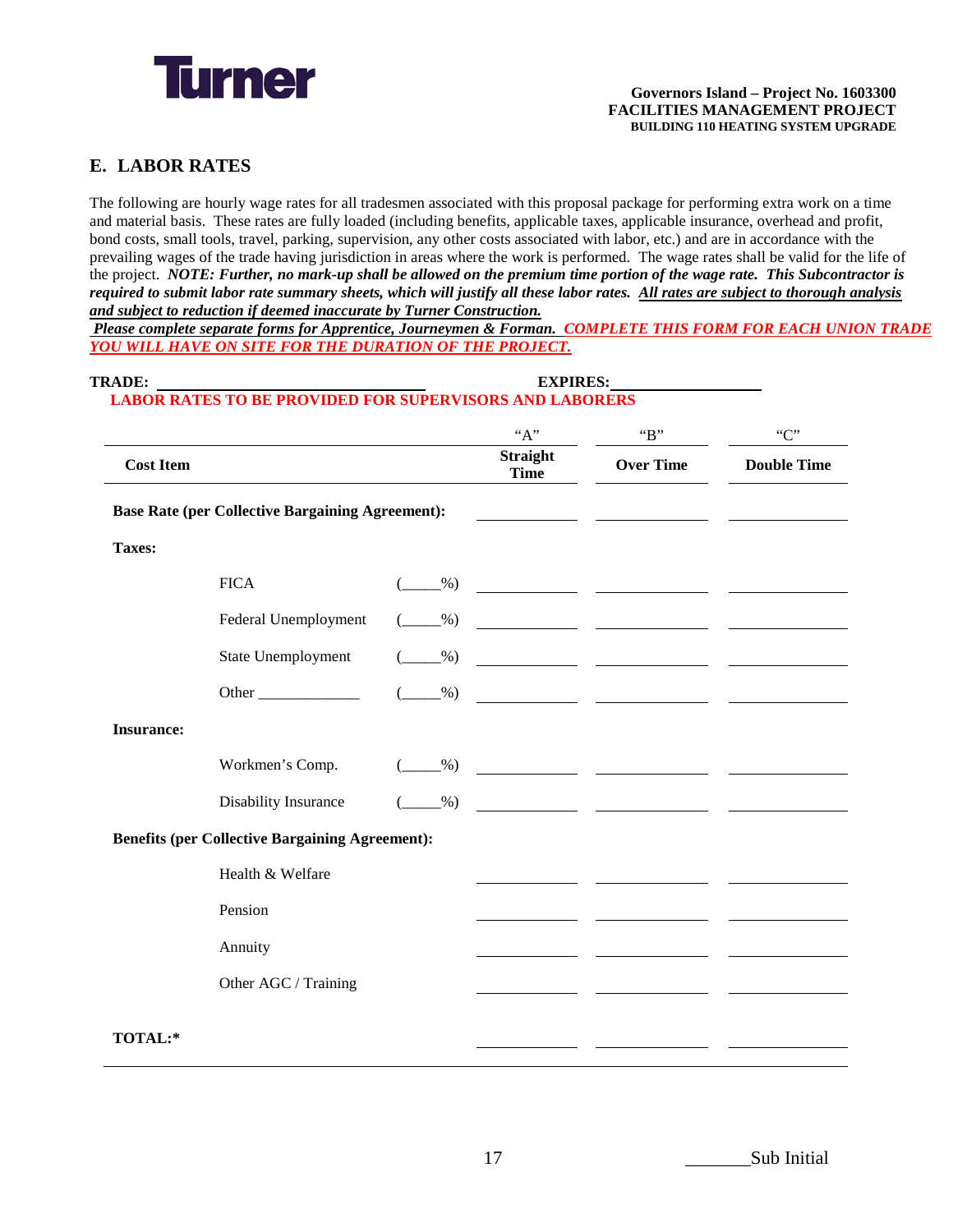

#### **F. EQUIPMENT RENTAL RATES**

#### *Notes on Equipment Rental Rates:*

- 1. Rates are not to exceed 75% of the rate in the most recent edition of the Associated Equipment Distributors Rental Rates (AED), up to a cumulative 85% of the value of the equipment.
- 2. For equipment already on site, the compensation will be the prorated portion of the actual rental rate being incurred by the Subcontractor.
- 3. Rates are to be inclusive of overhead and profit and do not include the labor to operate the equipment.

| Equipment | Manufacturer | Model | <b>Hourly</b><br>Rate<br>$(0-8)$ hrs) | <b>Daily</b><br>Rate<br>$(1-7 \text{ days})$ | Weekly<br>Rate<br>$(1-4$ wks $)$ | <b>Monthly</b><br>Rate<br>$( >4$ wks) |
|-----------|--------------|-------|---------------------------------------|----------------------------------------------|----------------------------------|---------------------------------------|
|           |              |       |                                       |                                              |                                  |                                       |
|           |              |       |                                       |                                              |                                  |                                       |
|           |              |       |                                       |                                              |                                  |                                       |
|           |              |       |                                       |                                              |                                  |                                       |
|           |              |       |                                       |                                              |                                  |                                       |
|           |              |       |                                       |                                              |                                  |                                       |
|           |              |       |                                       |                                              |                                  |                                       |
|           |              |       |                                       |                                              |                                  |                                       |
|           |              |       |                                       |                                              |                                  |                                       |
|           |              |       |                                       |                                              |                                  |                                       |
|           |              |       |                                       |                                              |                                  |                                       |
|           |              |       |                                       |                                              |                                  |                                       |
|           |              |       |                                       |                                              |                                  |                                       |
|           |              |       |                                       |                                              |                                  |                                       |
|           |              |       |                                       |                                              |                                  |                                       |
|           |              |       |                                       |                                              |                                  |                                       |
|           |              |       |                                       |                                              |                                  |                                       |
|           |              |       |                                       |                                              |                                  |                                       |
|           |              |       |                                       |                                              |                                  |                                       |
|           |              |       |                                       |                                              |                                  |                                       |
|           |              |       |                                       |                                              |                                  |                                       |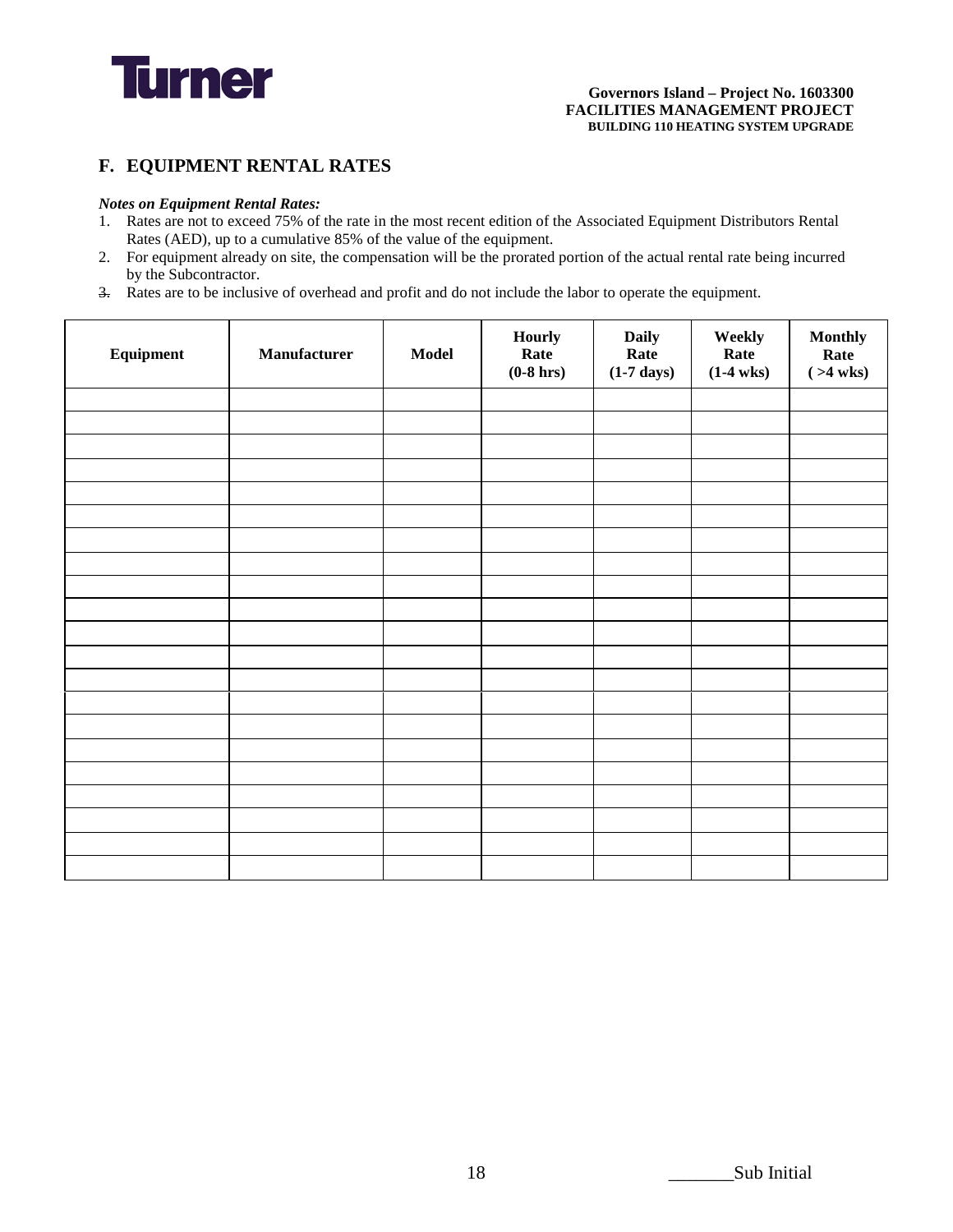

#### **II. PROPOSAL CLARIFICATION:**

The undersigned acknowledges receipt of the following scope clarifications issued during the RFP period and has included all changes therein in the above Base Proposal amount.

| $Clarification$ # | Dated | Clarification # | Dated |
|-------------------|-------|-----------------|-------|
| Clarification #   | Dated | Clarification # | Dated |
| Clarification $#$ | Dated | Clarification # | Dated |
| Clarification #   | Dated | Clarification # | Dated |

#### **VII. SUBCONTRACTORS:**

We **(do/do not)** plan to use subcontractors for portions of this work. Any Subcontractor not listed below will not be allowed on site without prior authorization by Turner.

| Company | <b>Contact</b> | <b>Phone Number</b> |
|---------|----------------|---------------------|
|         |                |                     |
|         |                |                     |
|         |                |                     |
|         |                |                     |

**If the Contractor awarded plans to use Subcontractors to perform this work, the Contractor MUST provide each payment application with a Subcontractors signed waiver of liens.** 

#### **VIII. MANPOWER REQUIREMENTS:**

Our estimate of the total number of field Man-hours necessary to complete this work is as follows:

#### **Trade**

\_\_\_\_\_\_\_\_\_\_\_\_\_\_\_\_\_\_\_\_\_\_\_\_\_\_\_ Man-hours

\_\_\_\_\_\_\_\_\_\_\_\_\_\_\_\_\_\_\_\_\_\_\_\_\_\_\_ Man-hours

 $Man-hours$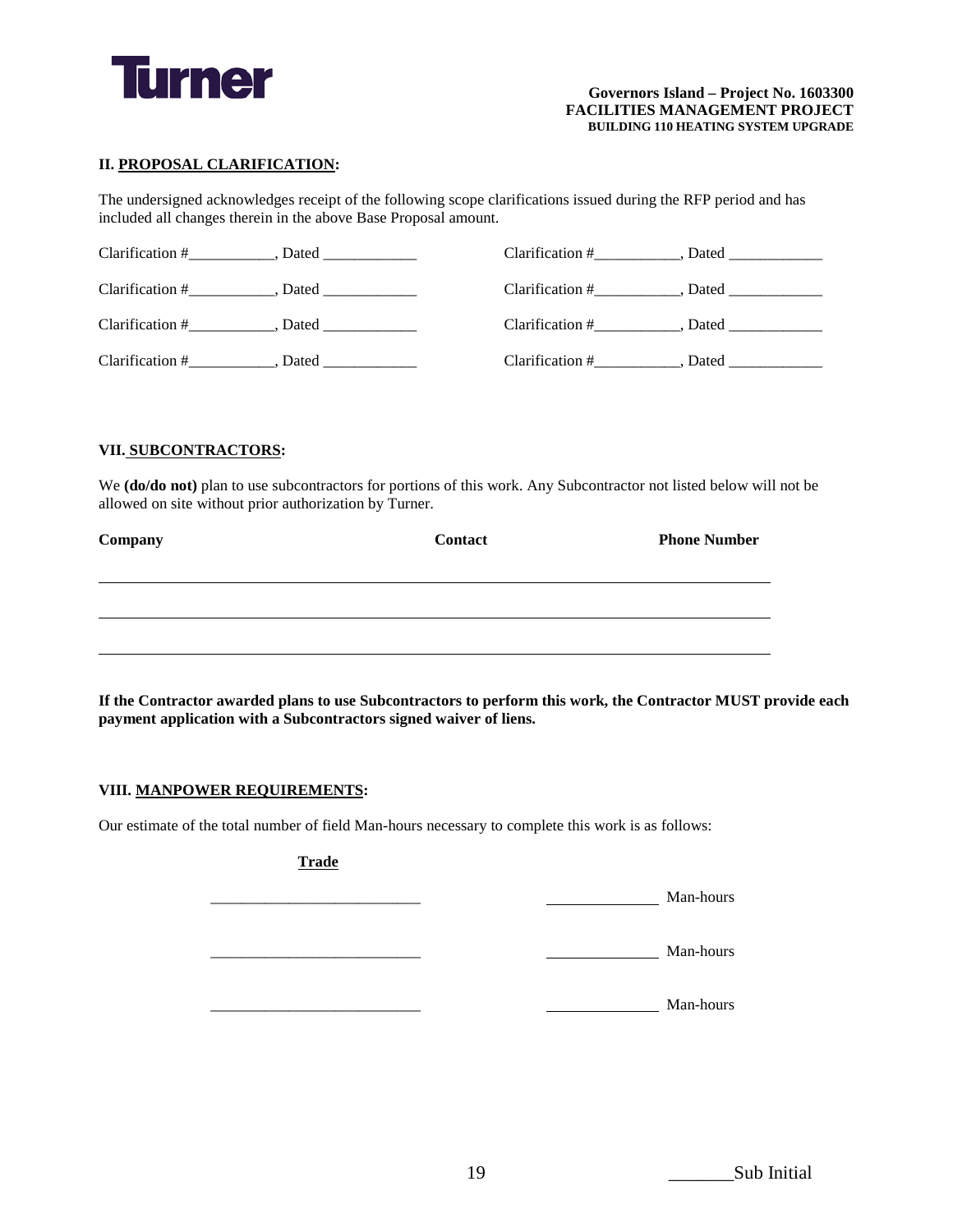

#### **IX. MISCELLANEOUS:**

- A. **All prices quoted are firm if accepted within ninety (90) days from receipt of proposal.**
- B. Proposing Company hereby agrees that if selected, Proposing Company will abide by the provisions of Executive Order 11246, as amended by the President of the United States, on Equal Opportunity and Rights and Regulations issued pursuant thereto.
- C. It is understood that Turner Construction Company reserves the right to open proposals in private, to waive irregularities at their discretion, to accept any proposal they choose, and not to accept any proposals.
- D. Submission of a proposal constitutes acceptance of the Turner Construction Company Form of Subcontract included in this Proposal Package, without any change or alteration to such Subcontract terms. Any proposed change to the Subcontract Form submitted with the proposal shall be deemed an unacceptable qualification and shall make the proposal non-responsive. Non-responsive proposals are subject to rejection.

The undersigned further attests and confirms that:

The Proposing Company has read and understands all RFP documents, and the proposal is made in accordance therewith. The Proposing Company has visited the site, and is familiar with local conditions under which work is to be performed. The Proposing Company has compared the site with the plans and specifications, and is satisfied with the conditions of delivery, handling, and storage of materials and all other matters, which may be incidental to the work.

#### **The Base Proposal Prices and Alternate Prices must include all applicable Federal, State, Use and Local taxes that may be imposed on materials or services provided under this proposal in accordance to the tax exemption form (ST-119.1) provided in Exhibit B.**

The Proposing Company has not colluded with any other person in regard to this Proposal or any component Subproposal. No person employed by Turner Construction Company has exercised influence, provided confidential information, or stands to profit from this Proposal or the Work described in the Proposal Documents.

The Proposing Company is not presently barred from submitting proposals or performing work in any jurisdiction, due to non-compliance with Affirmative Action or Equal Opportunity regulations.

The Proposing Company has satisfied itself before submitting a proposal as to the correctness and sufficiency of its proposal, regarding the difficulty and cost of work, and that same is sufficient to cover all our obligations under the Proposal Documents, and all matters and things necessary for the proper completion of the work as described herein.

The Proposing Company acknowledges that if successful, it will sign Turner Construction Company's Standard Form of Contract (Form 36 Rev 7/15/13or Purchase Order with no exceptions.

By submitting a proposal, this Proposing Company acknowledges that if written notice of acceptance of this proposal is received by undersigned within ninety days (written notice can be in the form of a draft contract) after date of opening of proposals, or any time thereafter before this proposal is withdrawn, undersigned will, within five days after receipt of such notice, execute and deliver Turner Construction Company's Form of Contract (sample included in proposal documents) with NO EXCEPTIONS.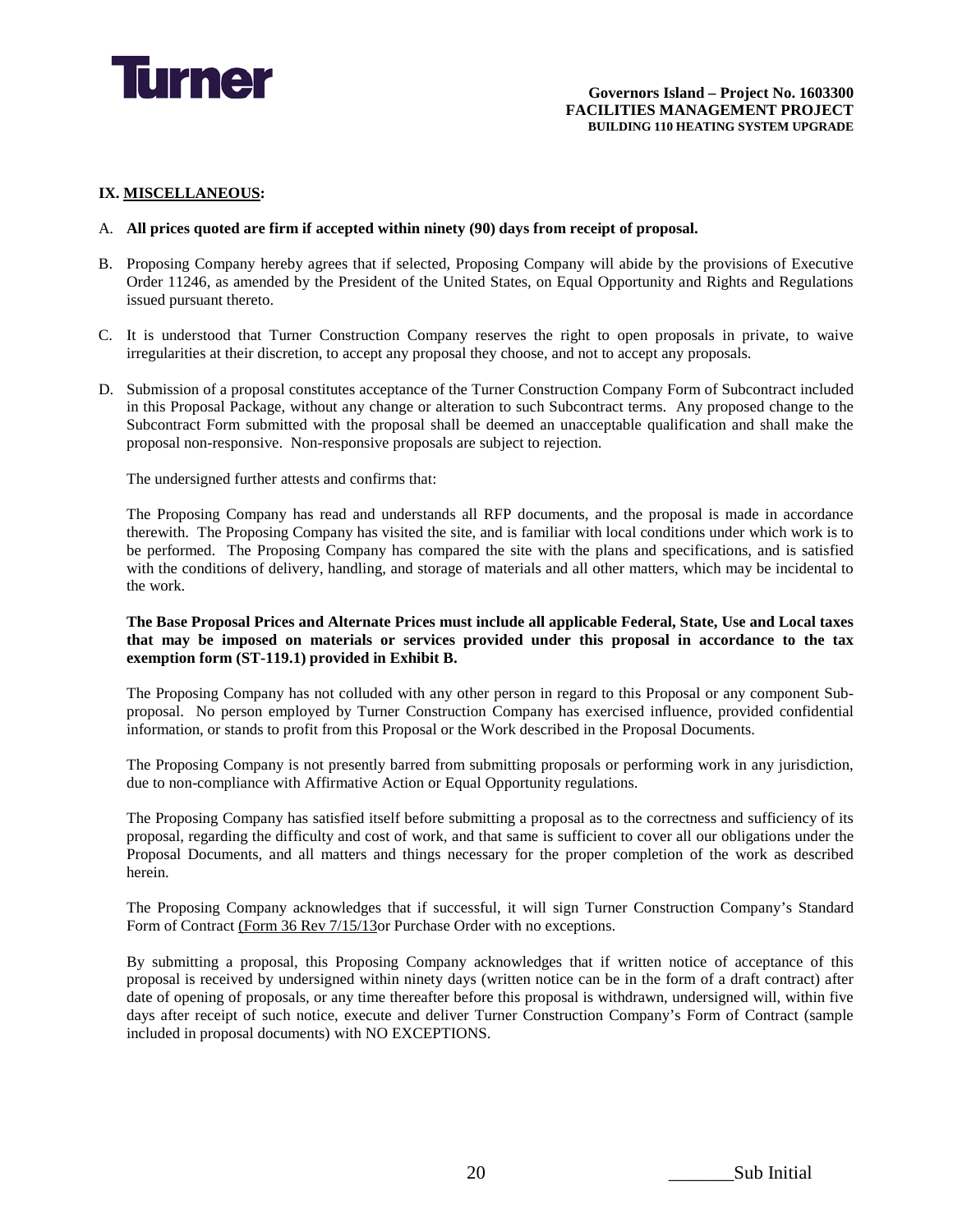

Respectfully submitted by:

| Company Name |       |
|--------------|-------|
| Individual   | Title |
| Signature    | Seal  |
| Date         |       |

NOTE: A representative empowered to execute contracts must sign this Proposal. If this is anyone other than a company officer, a letter must be prepared by a company officer authorizing the above individual and be submitted with the Proposal.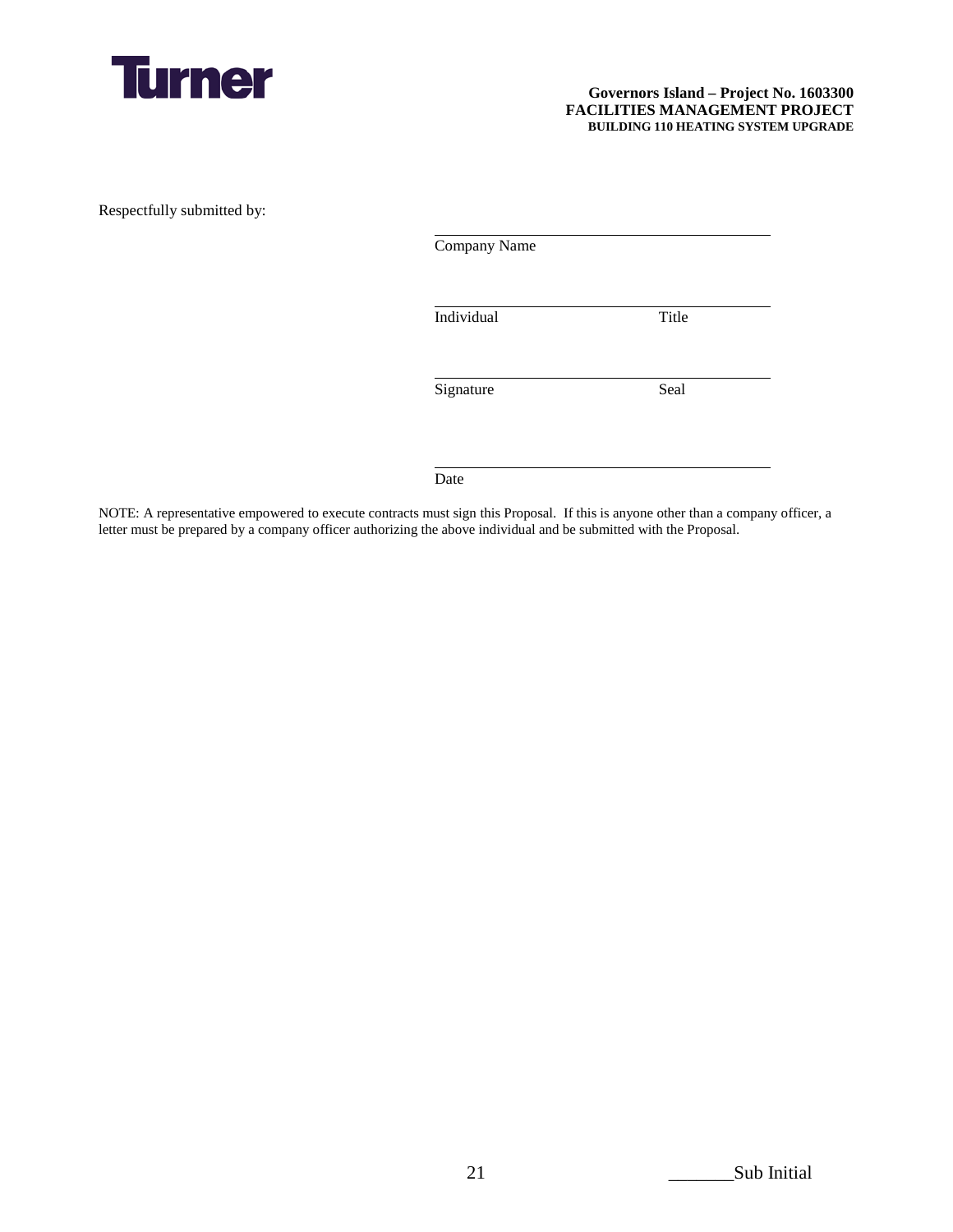

#### **ANTI-COLLUSION DECLARATION**

The Proposing Company, by virtue of issuing a proposal certifies that it has not divulged, discussed or compared the proposal with others and has not colluded with any other proposer or participating parties whomsoever. Proposer further certifies and agrees that premiums, rebates or gratuities are prohibited whether with, prior to, or after any delivery of material or services. Any such violation will result in the cancellation of this contract and the offending parties will be excluded from participating in future RFPs.

#### **CONFLICTS OF INTEREST**

The Proposing Company and all subcontractors shall disclose in writing as part of their proposal any possible or potential conflicts of interest which are known to, or reasonably should be known to the Proposing Company or subcontractors, which may exist between their firms and Governors Island.

All Proposing Companies and their subcontractors and business partners must disclose with their proposal, the name of any officer, director, agent or employee who is also employee or family member of an employee of Governors Island.

Further, the Proposing Company must disclose the name of any employee or family member of any elected official who owns, directly or indirectly, an investment or other proprietary interest, in the firm or any of its parent company, subsidiaries or affiliates.

The Proposing Company and all subcontractors and business partners shall disclose in writing as part of their proposal, any familial, personal or business relationships between members of Proposing Companies, subcontractor's or business partner's firms and members of Governors Island, whether or not there is any belief that the relationship might constitute a possible conflict of interest.

| PRINT NAME: VALUE AND THE PRINT NAME OF THE CONTRACT OF THE CONTRACT OF THE CONTRACT OF THE CONTRACT OF THE CONTRACT OF THE CONTRACT OF THE CONTRACT OF THE CONTRACT OF THE CONTRACT OF THE CONTRACT OF THE CONTRACT OF THE CO |  |
|--------------------------------------------------------------------------------------------------------------------------------------------------------------------------------------------------------------------------------|--|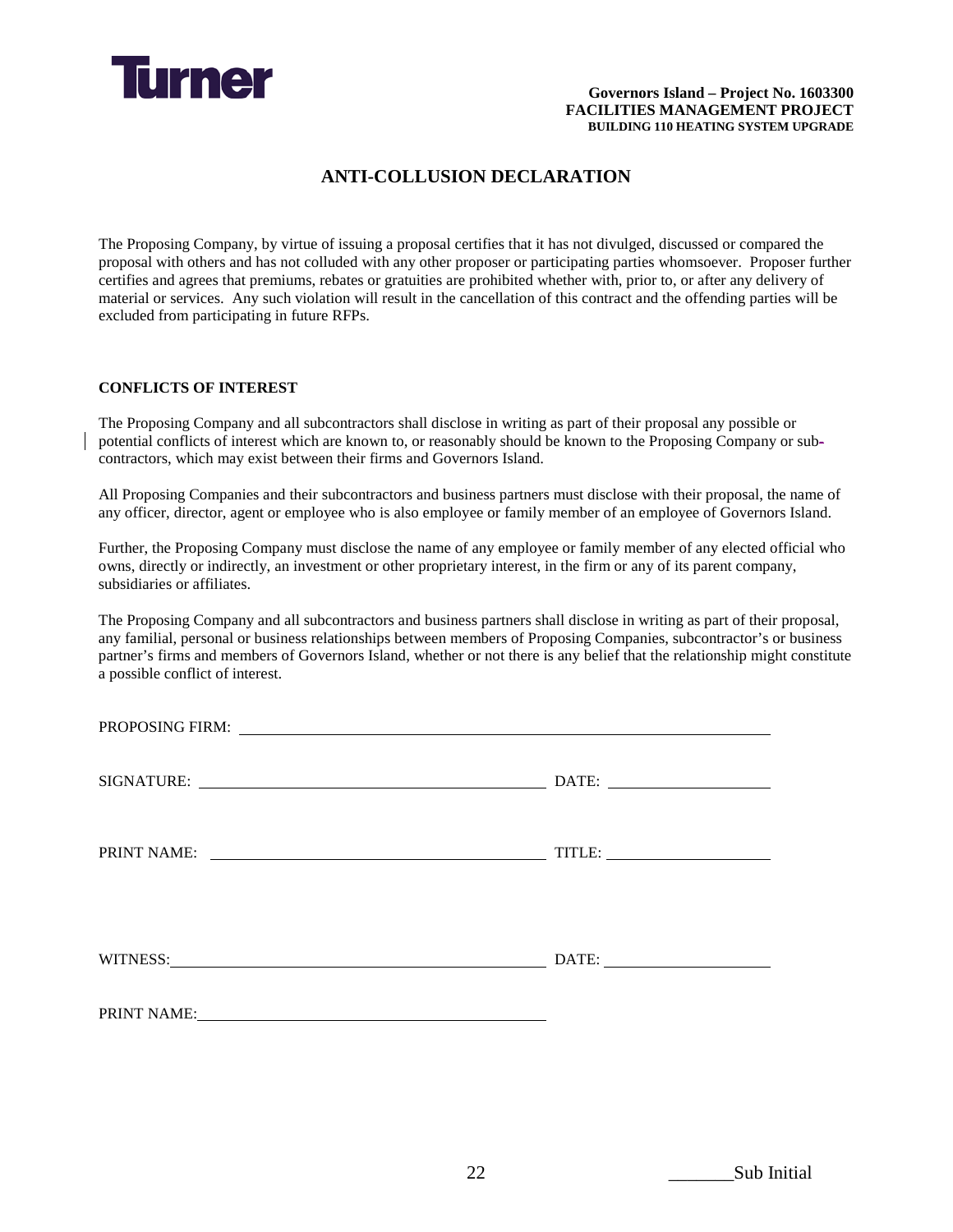

# **EXHIBIT A**

### **3A Pages - Scope of Work**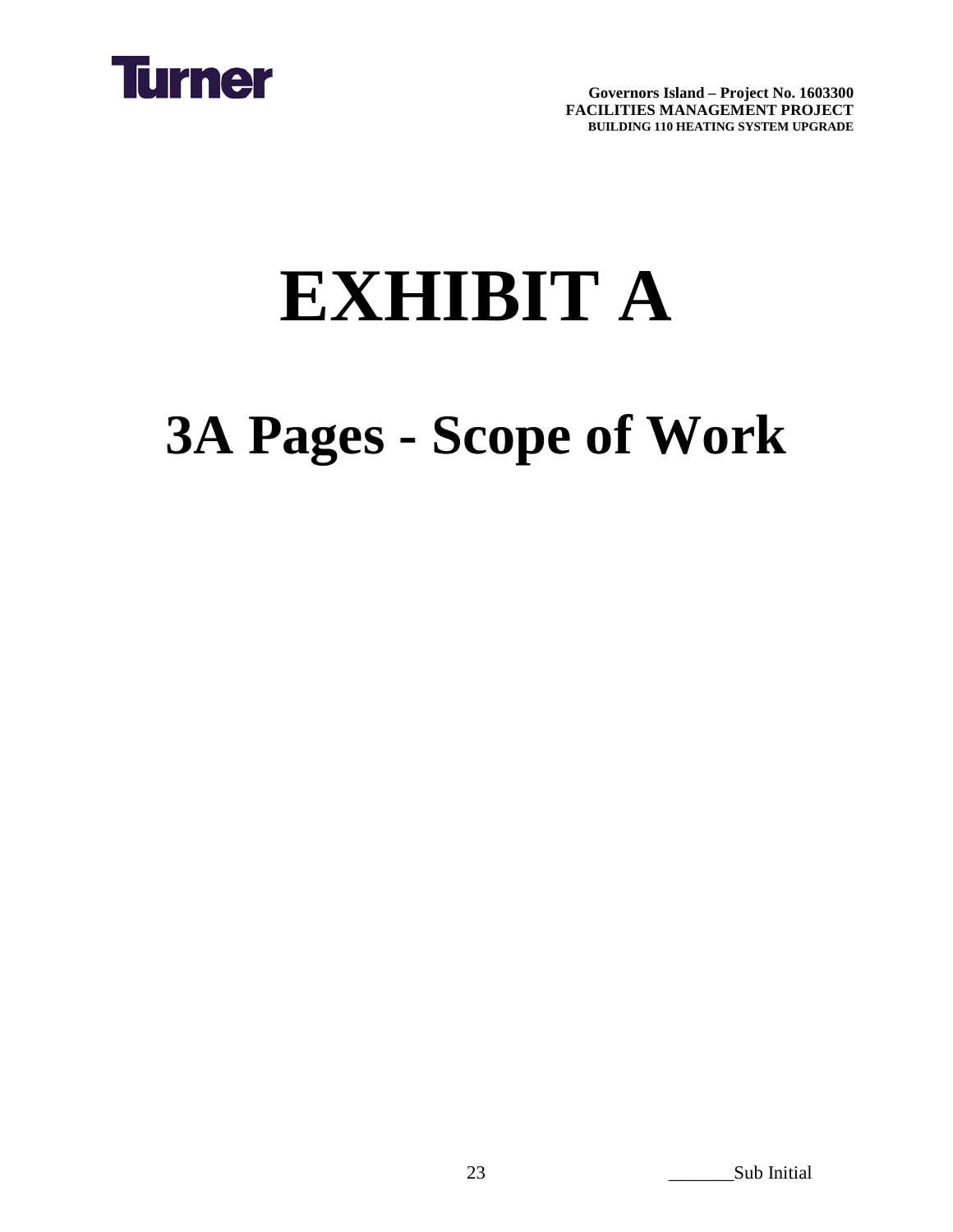

# **EXHIBIT B**

### **Sample Insurance Certificate and Tax Exemption Form**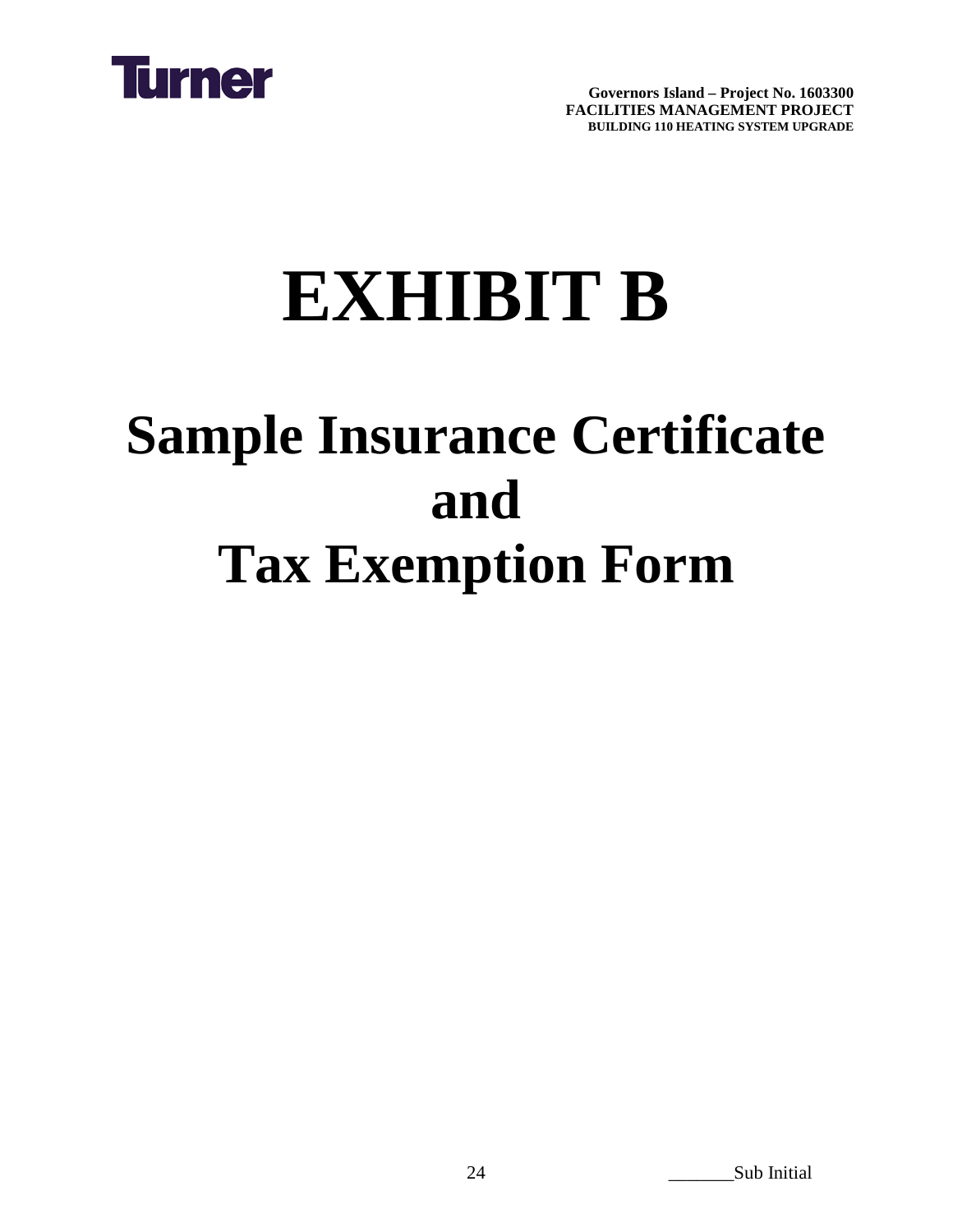

# **EXHIBIT C**

### **Standard Form of Contract Agreement**

### **Turner Pre-Qualification Procedure**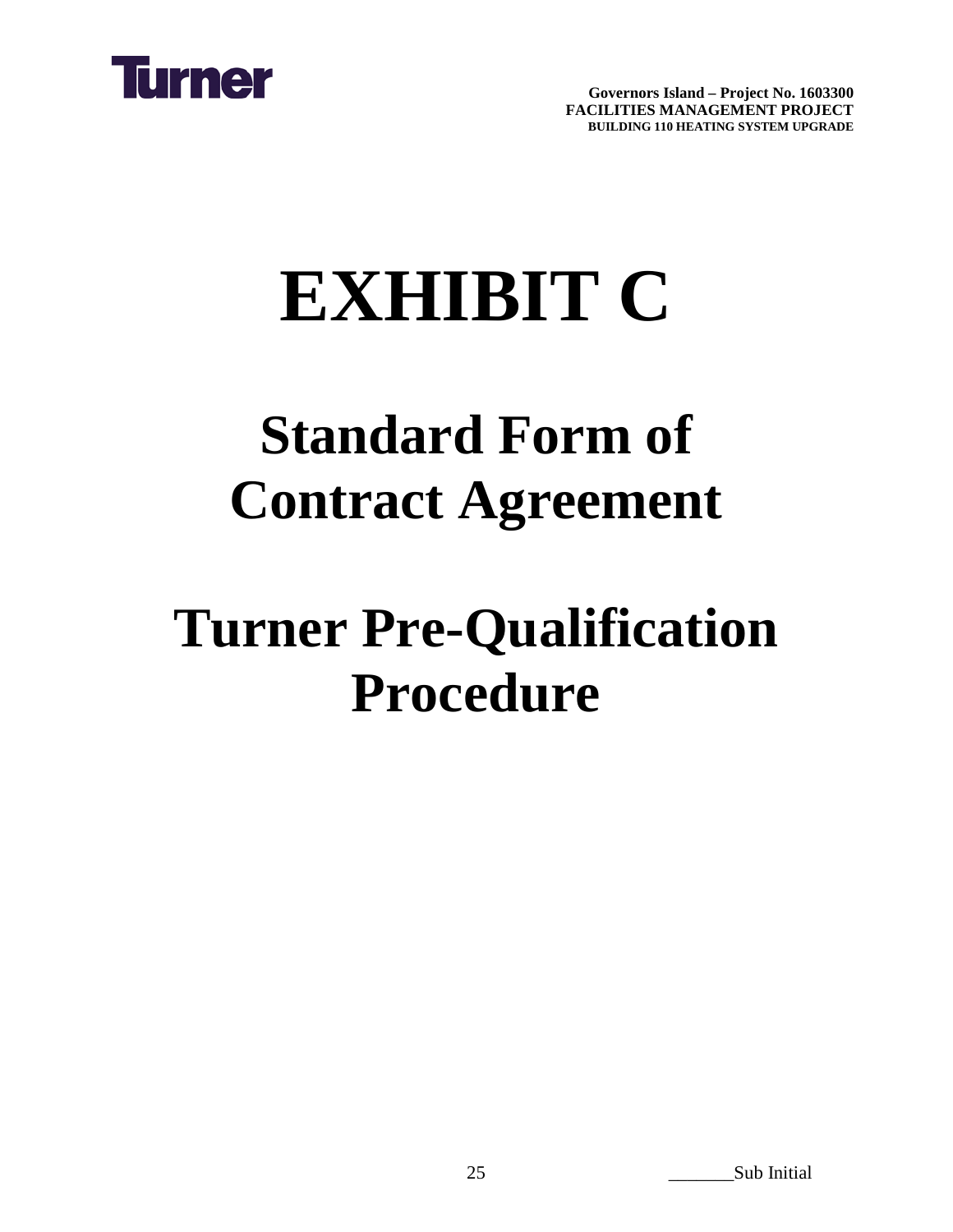

## **EXHIBIT D Required Technical Forms Submission**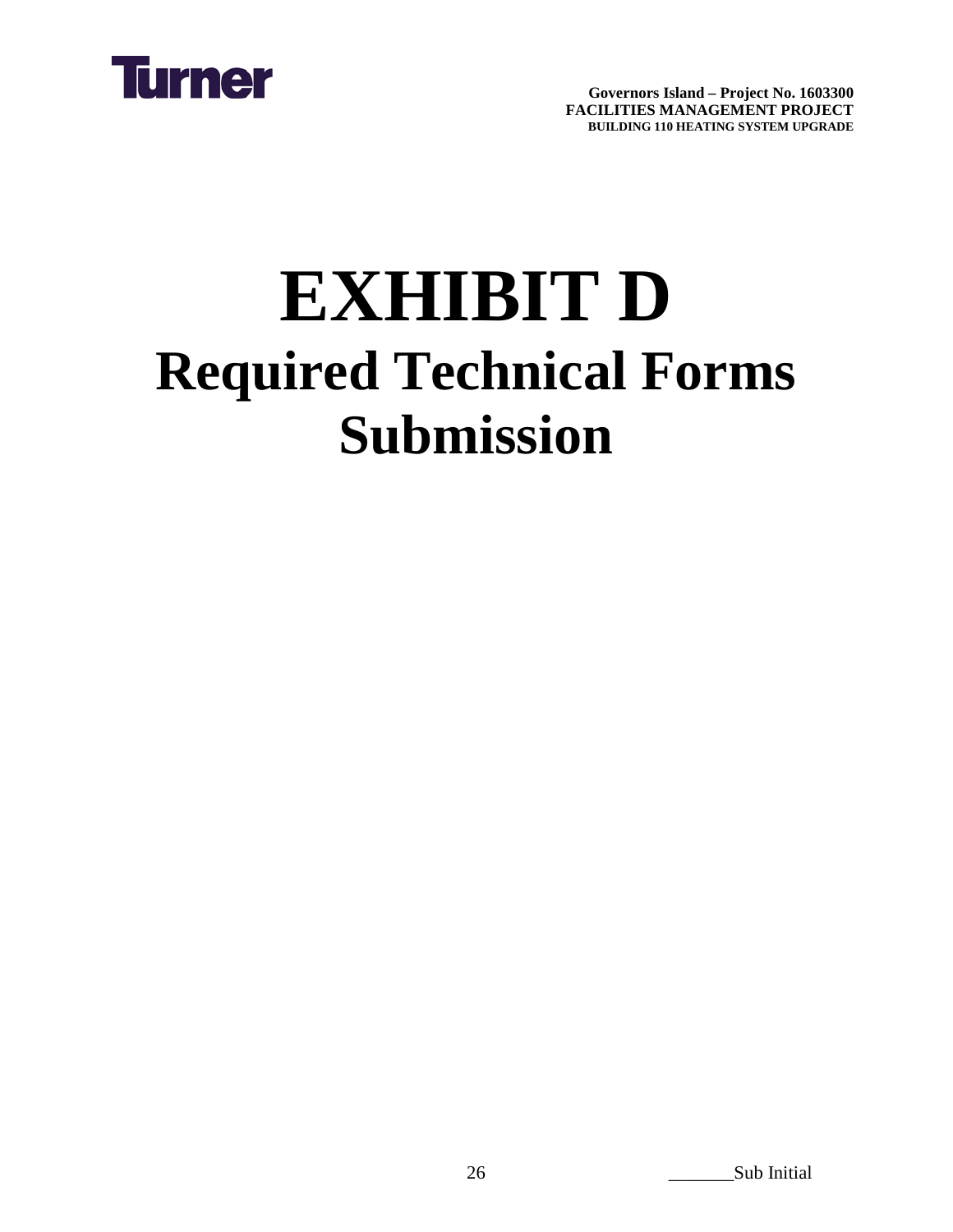

# **EXHIBIT E FEMA Requirements**

27 Sub Initial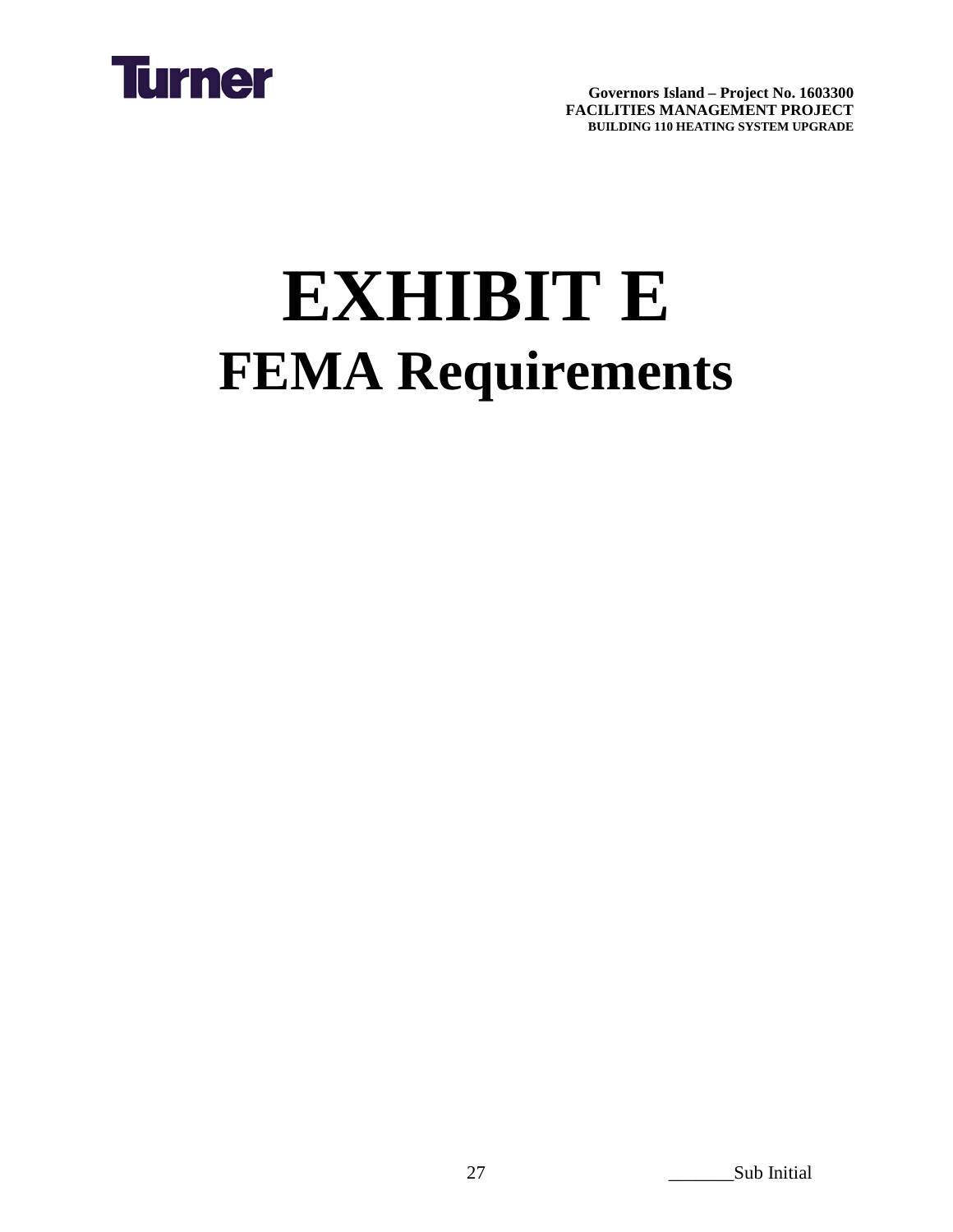

## **EXHIBIT F Vendor Questionnaire – Certificate of No Change (Vendex)**

**At the time of submitting a proposal, all companies are required to have a current Vendex on file with the Mayor's Office of Contract Services.** 

**Please provide two (2) original Certificates of No Change, along with Full Vendex Submission (Questions 1-20, with receipt from MOCS, if these were recently submitted) with your proposal.**

**SEE SECTION 5 OF PROJECT MANUAL FOR ALL FORMS**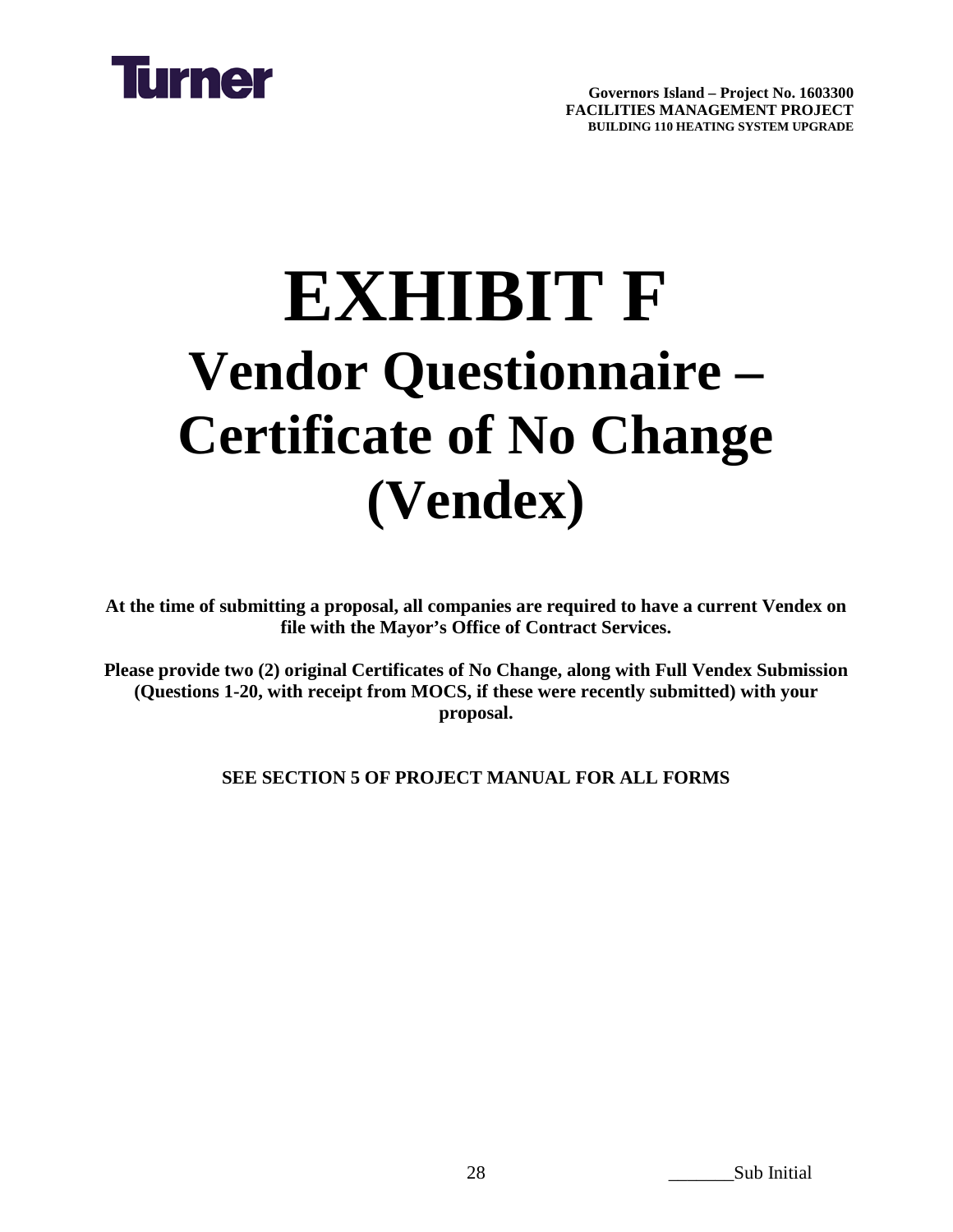

# **EXHIBIT G**

### **Governors Island Project Manual**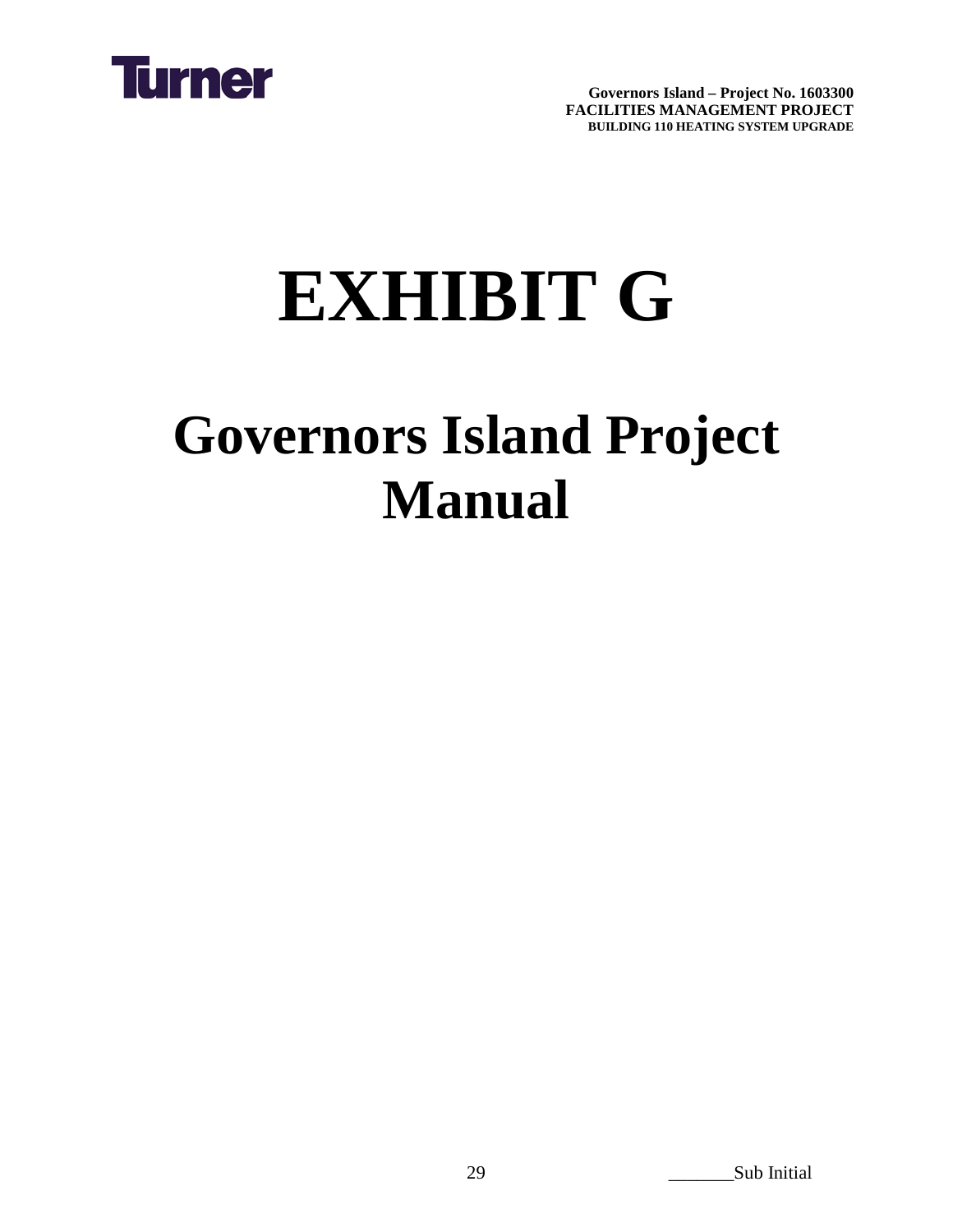

# **EXHIBIT H Safety Plan**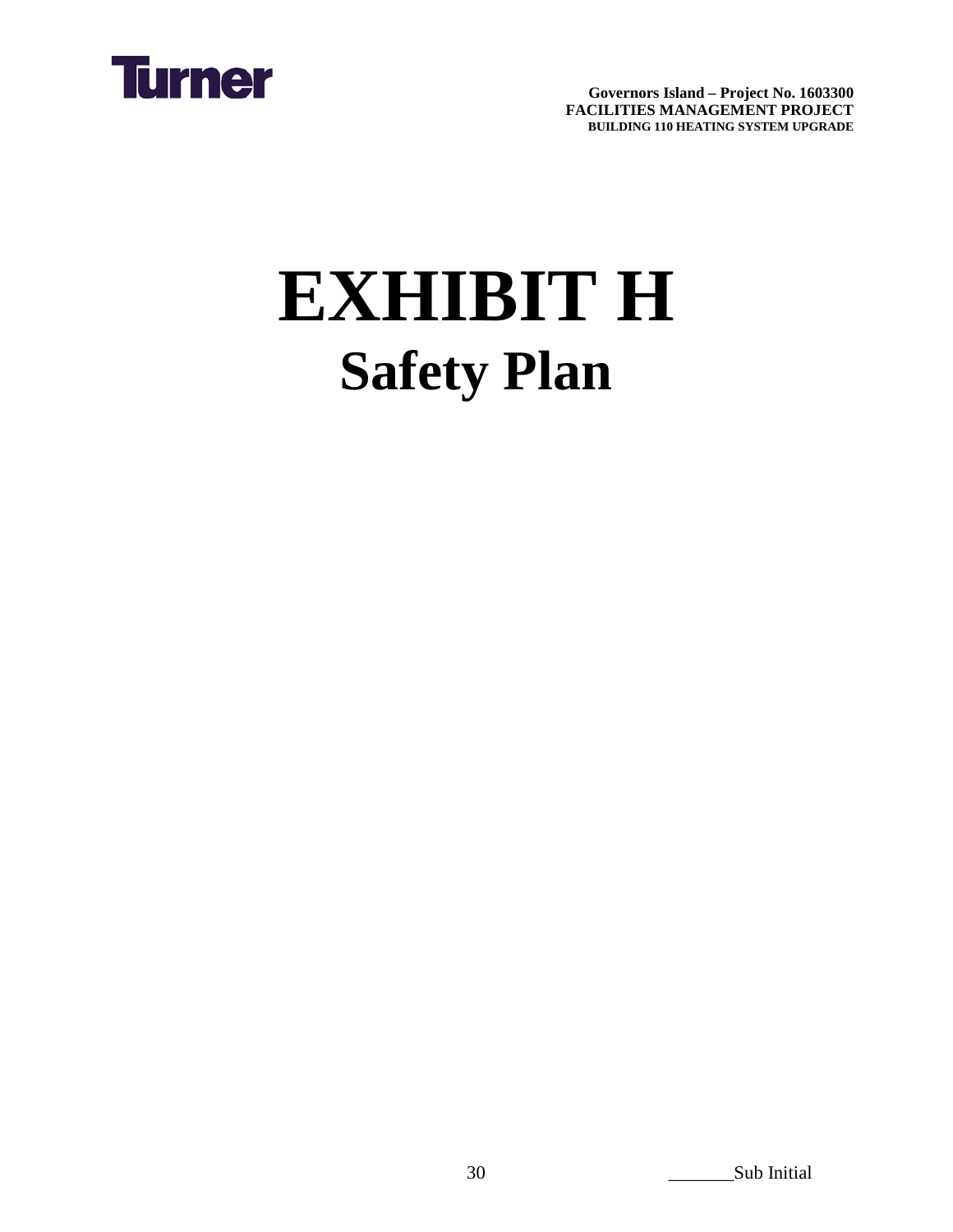

#### **Exhibit H - Safety Plan**

To all Subcontractors

The following list identifies the minimum items that would be considered as an acceptable company Safety Plan. This list will be a little different depending on the trade.

- 1. Job Specific Safety Orientation
- 2. Proper Clothing and Footwear
- 3. Hardhats, Eye Protection, Hearing Protection and Hand Protection
- 4. Fall Protection
- 5. Ladders
- 6. Scaffolds and Baker Scaffolds
- 7. Arial Lifts
- 8. Excavations
- 9. Excavation Equipment
- 10. Selective Cutting and Demolition
- 11. Hot Work and Fire Watch
- 12. Material Handling and Storage
- 13. Compressed Gases and Flammable Liquids
- 14. Hand Tools (Including Inspection Requirements)
- 15. Powder Actuated Tools
- 16. Temporary Electric Service, Extension Cords and GFCI Requirements
- 17. Confined Space Entry
- 18. Lock Out, Tag Out Procedures
- 19. Other Specific Safety Requirements based on the Subcontractors Operations
- 20. Training
- 21. First Aid Requirements
- 22. Accident Reporting
- 23. MSDS Data Sheets

To create a "Turner Site Specific" Safety Plan, the following items are required to be incorporated into any company safety program or added as a cover to a standard plan:

- 1. The name and address of the project.
- 2. The name, contact information (including emergency contact numbers) and qualifications for the on-site "Competent Person."
- 3. The name and contact information (including emergency contact numbers) for the Foreman (if different from the competent person) and the Project Manager.
- 4. The name and contact information (including emergency contact numbers) for the owner, or, the officer responsible for the Subcontractor on this jobsite.
- 5. Inclusion, by policy or by reference, of Turner's 100% eye protection policy.
- 6. Inclusion, by policy or by reference, of Turner's hardhat policy.
- 7. Inclusion, by policy or by reference, of Turner's 6-ft fall protection policy.
- 8. Inclusion, by policy or by reference, of Turner's ladder policy.<br>9. Inclusion, by policy or by reference, of the CCIP and Turner's
- Inclusion, by policy or by reference, of the CCIP and Turner's incident reporting requirements.
- 10. Inclusion, by policy or by reference, of Turner's Toolbox and training requirements.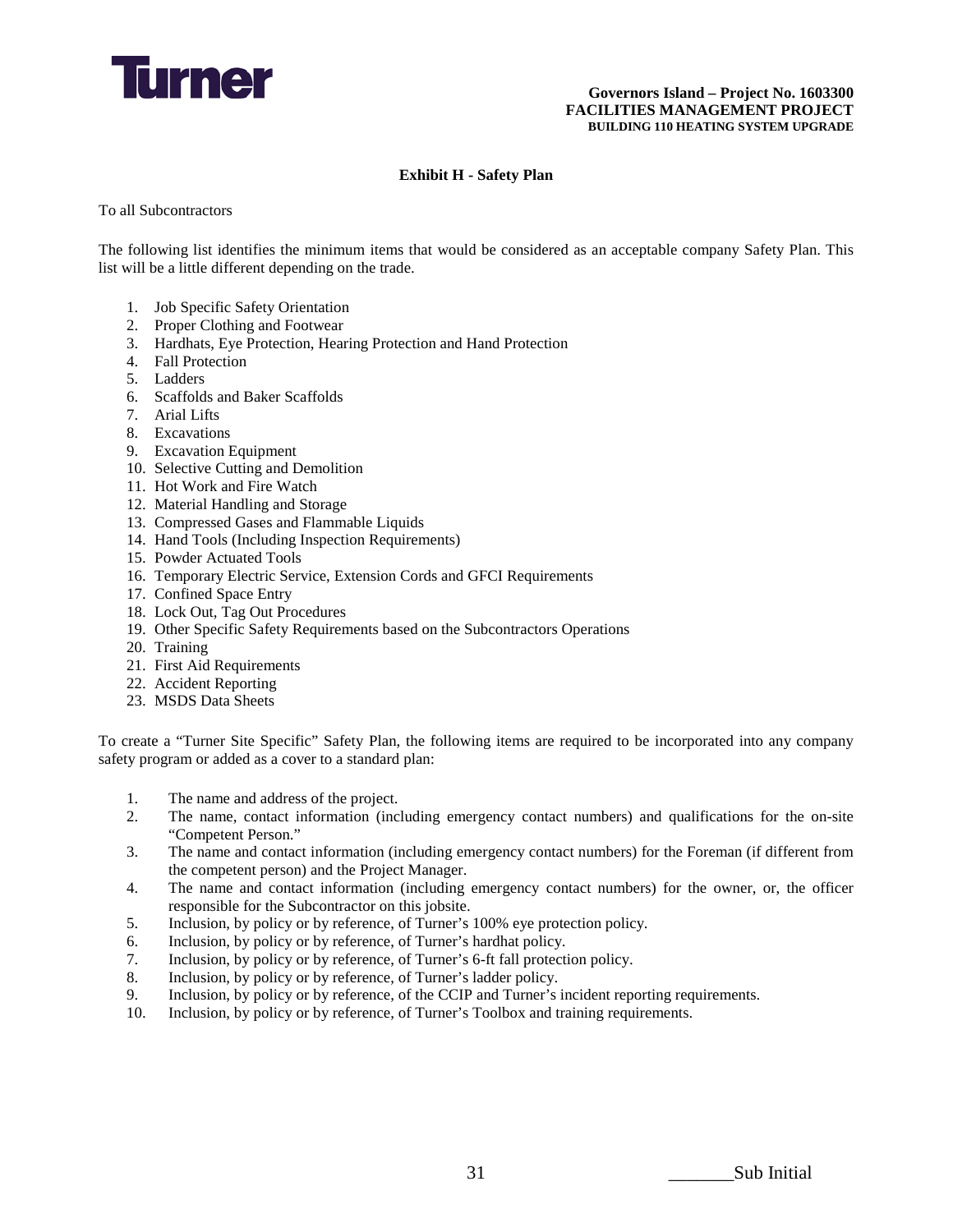

# **EXHIBIT I Owner Documents**